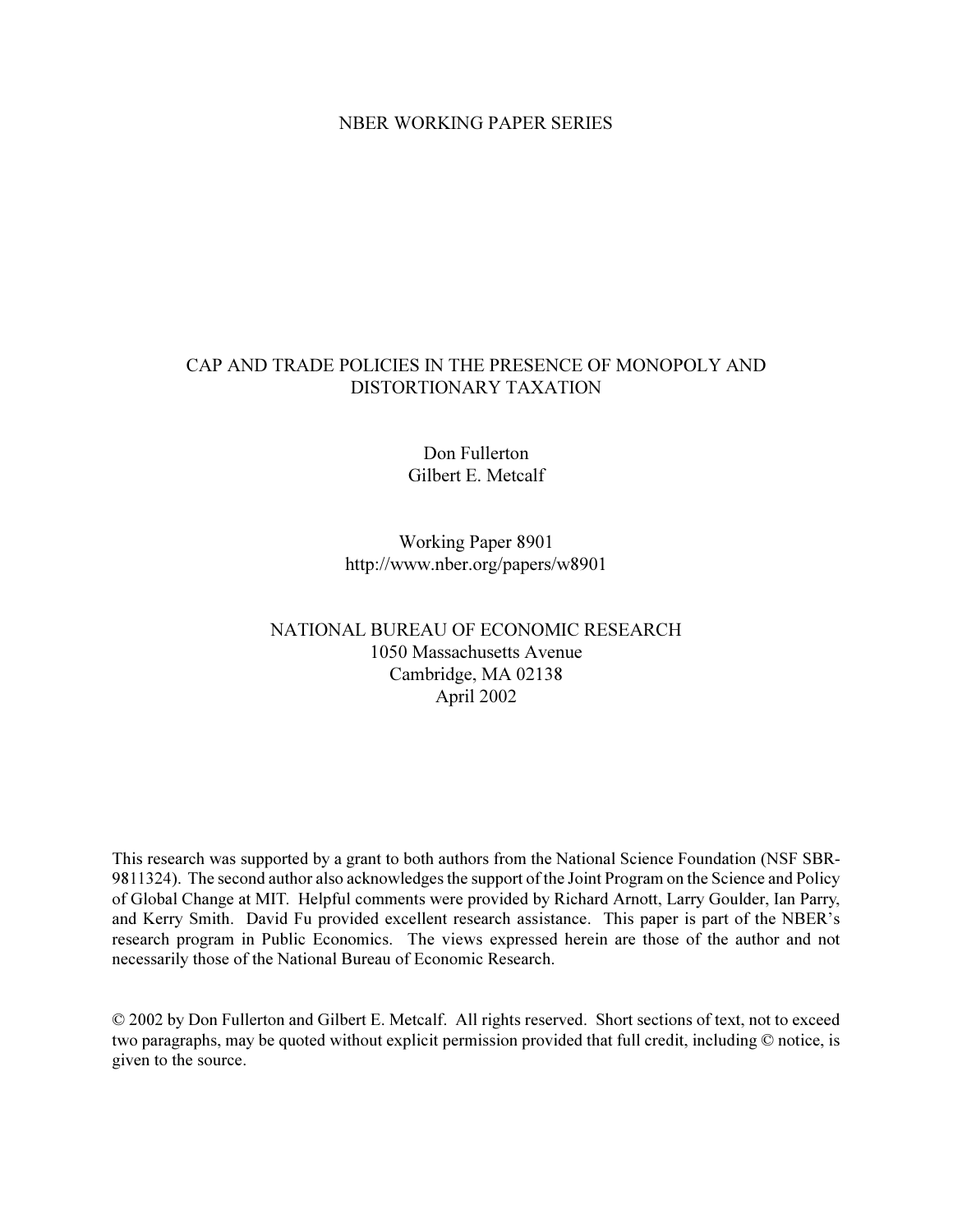Cap and Trade Policies in the Presence of Monopoly and Distortionary Taxation Don Fullerton and Gilbert E. Metcalf NBER Working Paper No. 8901 April 2002 JEL No. H2, Q2

## ABSTRACT

We extend an analytical general equilibrium model of environmental policy with pre-existing labor tax distortions to include pre-existing monopoly power as well. We show that the existence of monopoly power has two offsetting effects on welfare. First, the environmental policy reduces monopoly profits, and the negative effect on income increases labor supply in a way that partially offsets the pre-existing labor supply distortion. Second, environmental policy raises prices, so interaction with the pre-existing monopoly distortion further exacerbates the labor supply distortion. This second effect is larger, for reasonable parameter values, so the existence of monopoly reduces the welfare gain (or increases the loss) from environmental restrictions.

Don Fullerton Gilbert E. Metcalf Department of Economics Department of Economics University of Texas Tufts University Austin, TX 78712 Medford, MA 22105 and NBER and NBER dfullert@eco.utexas.edu gmetcalf@tufts.edu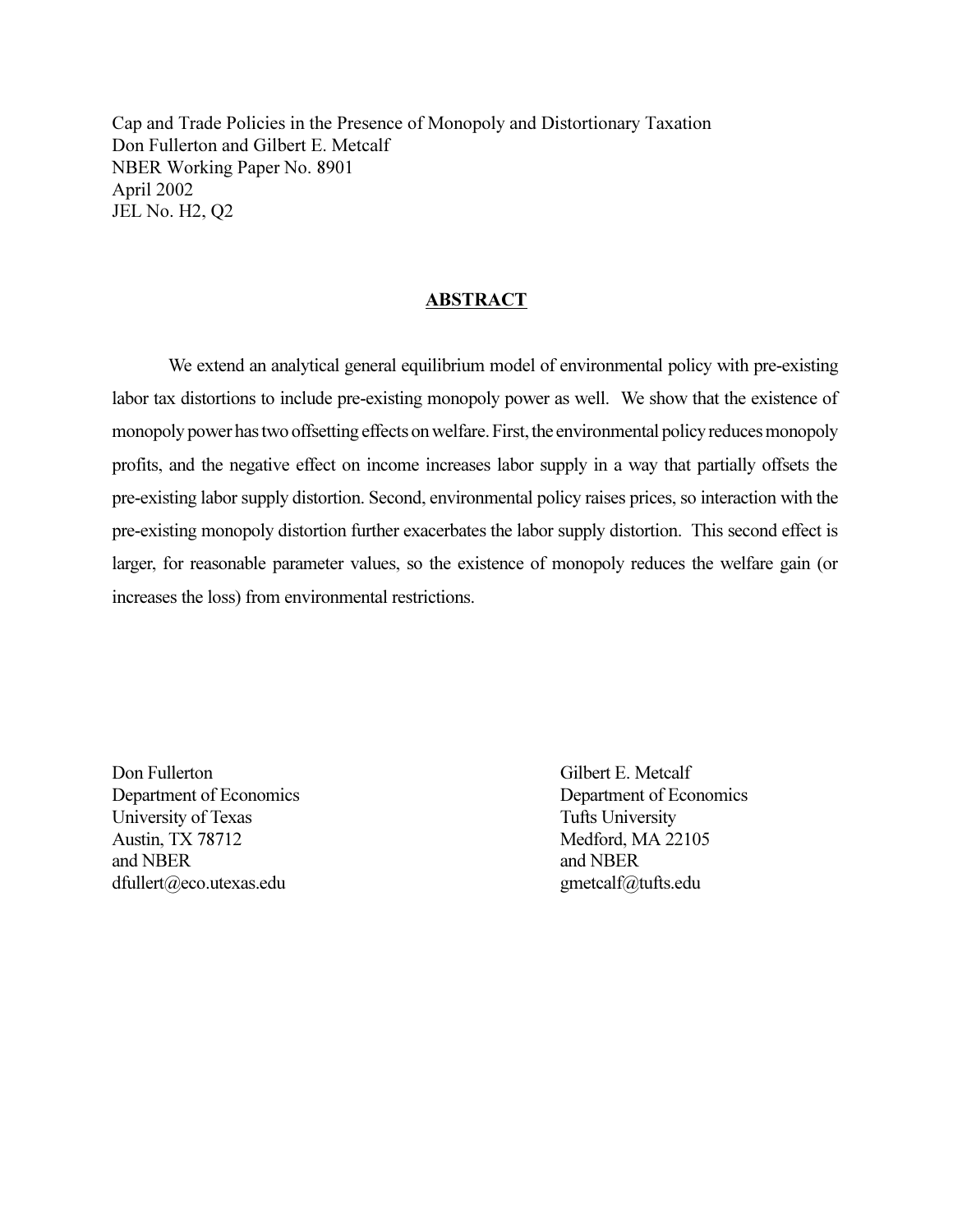The Clear Air Act of 1990 introduced cap and trade policies on a large scale for the electric utility industry in the United States. The goal of the tradable allowance program for sulfur dioxide  $(SO_2)$  emissions is to reduce emissions by 10 million tons below 1980 levels by 2008.<sup>1</sup> That goal is to be met through a two-step phased reduction in emissions. Phase I ran from 1995 through 1999, and phase II began in 2000. Allowances are given to electric utilities on the basis of historic emissions. Giving away allowances, rather than selling them, was a political expedient that helped generate sufficient support for the allowances program that it could get off the ground. Economists have long noted the distributional implications of giving away allowances; more recently, economists have noted the efficiency implications of giving them away in the presence of pre-existing tax distortions.<sup>2</sup> For example, Bovenberg and Goulder (1996) calculate that if marginal environmental damages (MED) from carbon emissions are only \$25 per ton, then the optimal carbon tax with revenues returned lump-sum is zero or negative (their Table 2, p. 992). In other words, no carbon tax is better than a positive carbon tax. Giving allowances to firms is conceptually equivalent to a carbon tax with revenues returned lump-sum, so their results suggest that sufficiently low environmental damages mean that the allowance program is welfare reducing. Parry (1997) also finds that pollution quotas can reduce welfare in the presence of pre-existing labor taxes. These papers assume perfectly competitive markets.

An important theoretical and empirical question is how the existence of market power affects the optimal design of environmental policy in the presence of distortionary taxation. In this paper, we extend a simple analytic general equilibrium model with environmental policy and pre-existing labor tax distortions to allow also for monopoly production of a polluting good. The electric generating industry has many characteristics of monopoly power. A recent report by the U.S. Department of Energy (Office of Policy (2000)) notes that many electricity markets are highly concentrated and that the restructuring of electricity markets raises the possibility of increased market power. The *Wall Street Journal* states: "Secretary of Energy Bill Richardson said he has 'strong evidence' that some utilities are using near-monopoly power to raise electric rates far beyond competitive levels" (Fialka (2000), p. A4). Yet much of the previous work in this area has assumed that firms are perfectly competitive.

In addition to extending the model, we provide numerical calculations of the impact of

<sup>&</sup>lt;sup>1</sup> See Schmalensee et al. (1998) for a discussion of the characteristics of the emissions trading market. The program also put limits on nitrous oxide  $(NO_x)$  emissions.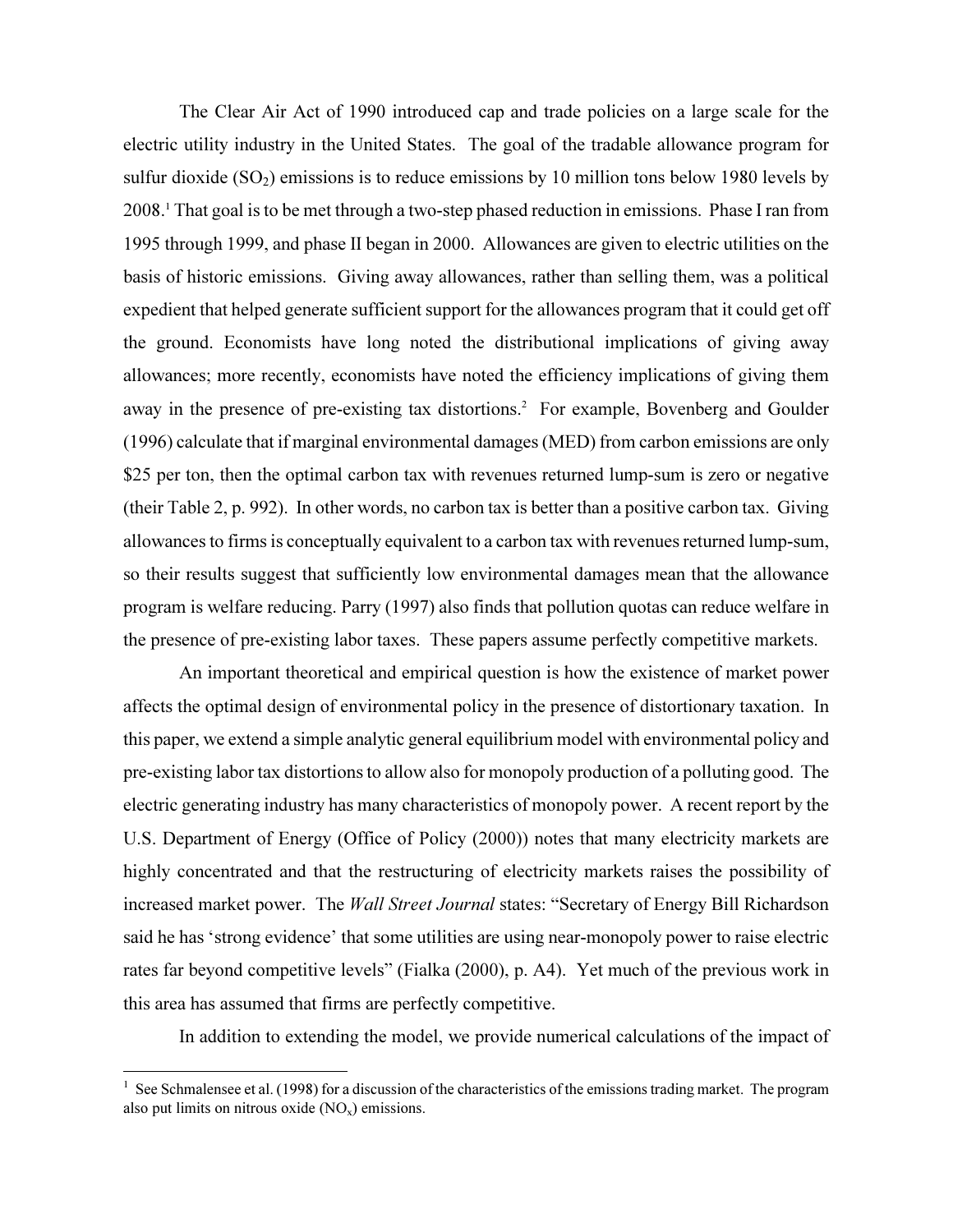pollution restrictions, both for a competitively-produced good and for a monopoly-produced good associated with pollution. An example of such a restriction on emissions is the introduction of permits under the Clean Air Act Amendments of 1990, but the model is general enough to represent different kinds of policies toward any pollutant in any country. Because all producers are identical in our model, a command and control (CAC) restriction on emissions is equivalent to a cap-and-trade permit policy. And because of perfect certainty, government capture of scarcity rents from either such quantity restriction is equivalent to a tax on pollution. Intermediate cases are also possible: handout of half the permits is equivalent to a pollution tax with half of the revenue returned lump sum.

Whereas Pigou (1932) proposes a tax on pollution equal to MED, Buchanan (1969) first notes that this prescription must be modified when the producer is a monopolist. Buchanan shows that the desired policy response in the case of a monopoly is to increase output, while the desired policy in the case of pollution is to decrease output. Thus, with a pollution-generating monopolist, one cannot tell *a priori* if a tax is desirable at all. Asch and Seneca (1976) identify conditions under which the imposition of a pollution tax equal to MED would increase or decrease welfare, again in the special case of linear demand and cost. In addition, they provide some data from the 1970s to show that a substantial number of industries have marked monopoly power and are significant sources of pollution. Misiolek (1980) extended Asch and Seneca's analysis by deriving the formula for the optimal tax rate on pollution for the special case of linear demand and cost. When the socially-efficient output is below the monopoly output, the optimal tax equals MED less a term equal to the ratio of MED to the price elasticity of demand. Barnett (1980) derives an optimal tax rule that does not impose linearity and also allows for pollution abatement activities.<sup>3</sup>

All of these models are partial equilibrium and ignore the impact of pollution taxes on factor markets. They also ignore the possibility of pre-existing distortionary taxes in other markets. Browning (1994) shows that because monopoly power raises prices, it reduces the real net wage and exacerbates labor tax distortions. Then Browning (1997) shows that because taxes raise prices relative to the wage, they enlarge the welfare cost of monopoly. While Browning considers the interaction of monopoly power and taxes, other papers consider the interaction of

<sup>&</sup>lt;sup>2</sup> See e.g., Bovenberg and Goulder (1996), Parry (1997), Goulder et al. (1997), and Fullerton and Metcalf (2001). <sup>3</sup> Oates and Strassmann (1984) also calculate the welfare interactions of monopoly output restrictions and pollution.

Their model is partial equilibrium in nature, however, and ignores other tax distortions.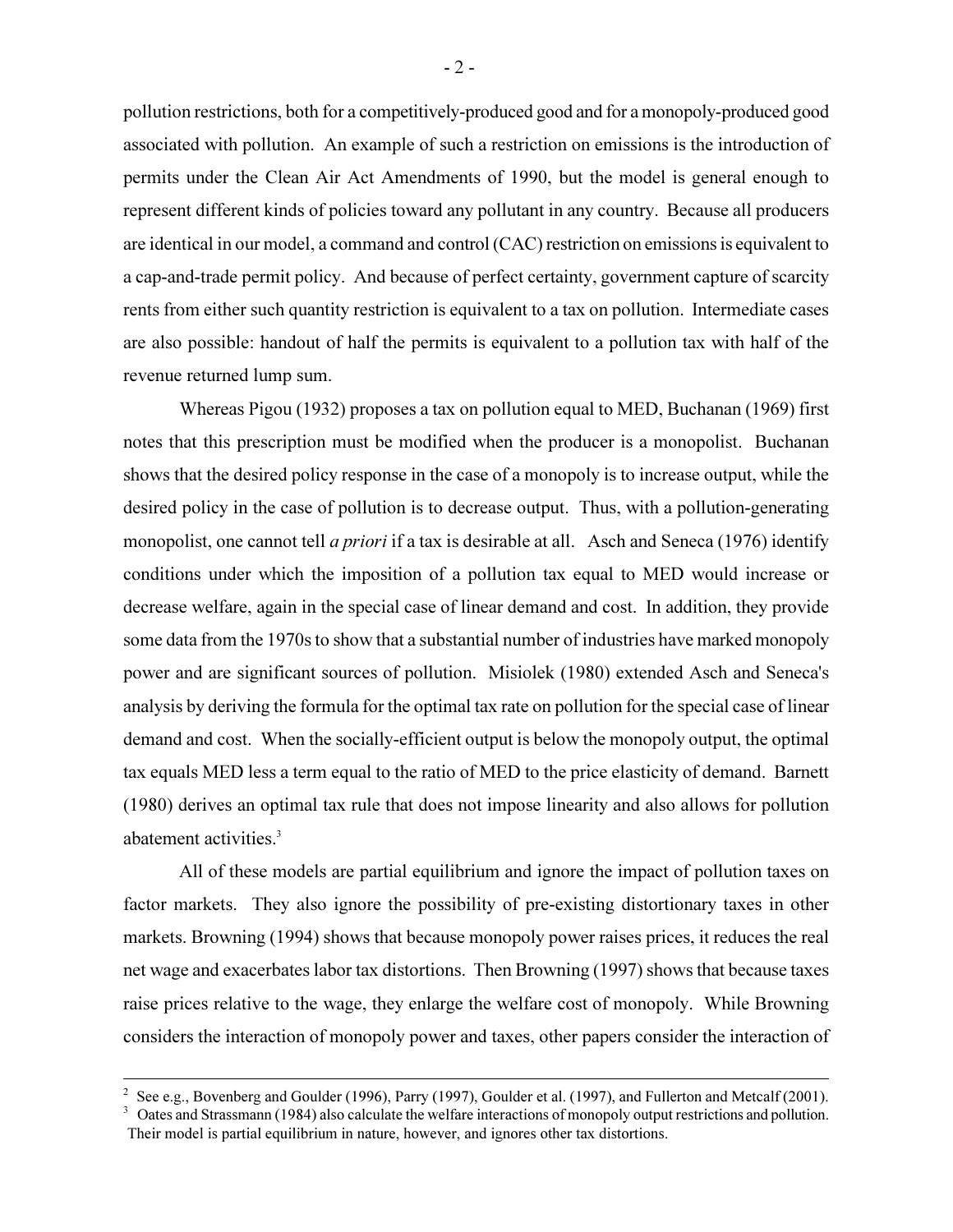environmental policy and taxes (see Bovenberg and de Mooij (1994), Parry (1995), and other papers mentioned in footnote 2 above). Thus, a contribution of our paper is that we consider all three distortions simultaneously in a general equilibrium model that can be solved analytically.<sup>4</sup>

In prior competitive models where environmental policy generates scarcity rents (Fullerton and Metcalf (2001)), the extent of government capture of those rents affects whether environmental policy can improve welfare at all.<sup>5</sup> However, that prior paper does not consider monopoly power, and it does not include any calculations, parameter values, or numerical magnitudes. Here, we find that the rate of profits tax (capture of rents) is equally important with monopoly power. However, the existence of monopoly has two offsetting effects on welfare. First, the environmental policy reduces monopoly profits. The resulting negative effect on income increases labor supply, which partially offsets the pre-existing labor supply distortion. Second, both monopoly and environmental policy raise prices and thus reduce the real net wage, so interaction between them exacerbates the labor supply distortion. Thus, adding monopoly power means adding an income effect that increases labor supply and a price effect (of higher output prices on the real net wage) that reduces labor supply. The relative magnitudes of these two offsetting effects can only be determined numerically. When we add parameter values and calculate the size of each effect, we find that this second effect is larger. For reasonable parameter values, the existence of monopoly reduces the welfare gain (or increases the loss) from environmental restrictions.

Next, we sketch out the general equilibrium model used in our analysis. Section I describes our initial model with perfectly competitive firms, while Section II provides some numerical results. Section III extends the model to allow for monopoly production of the dirty good, and Section IV concludes.

## I. The Model

 $\overline{a}$ 

We develop a simple general equilibrium model with N identical individuals who own a

<sup>&</sup>lt;sup>4</sup> Interest in environmental policy analysis under conditions of imperfect competition is growing as evidenced by Katsoulacos and Xepapadeas (1995) and the papers contained in Carraro et al. (1996). Nearly all these papers focus on oligopolistic markets in a partial equilibrium setting and ignore tax distortions in other markets.

<sup>&</sup>lt;sup>5</sup> The rents impact is related to the tax-interaction and revenue-recycling effects, as discussed by Goulder et al. (1997). We have avoided this terminology because the casual reader might confuse revenue recycling and revenue raising. See Fullerton and Metcalf (2001) for further discussion of this point.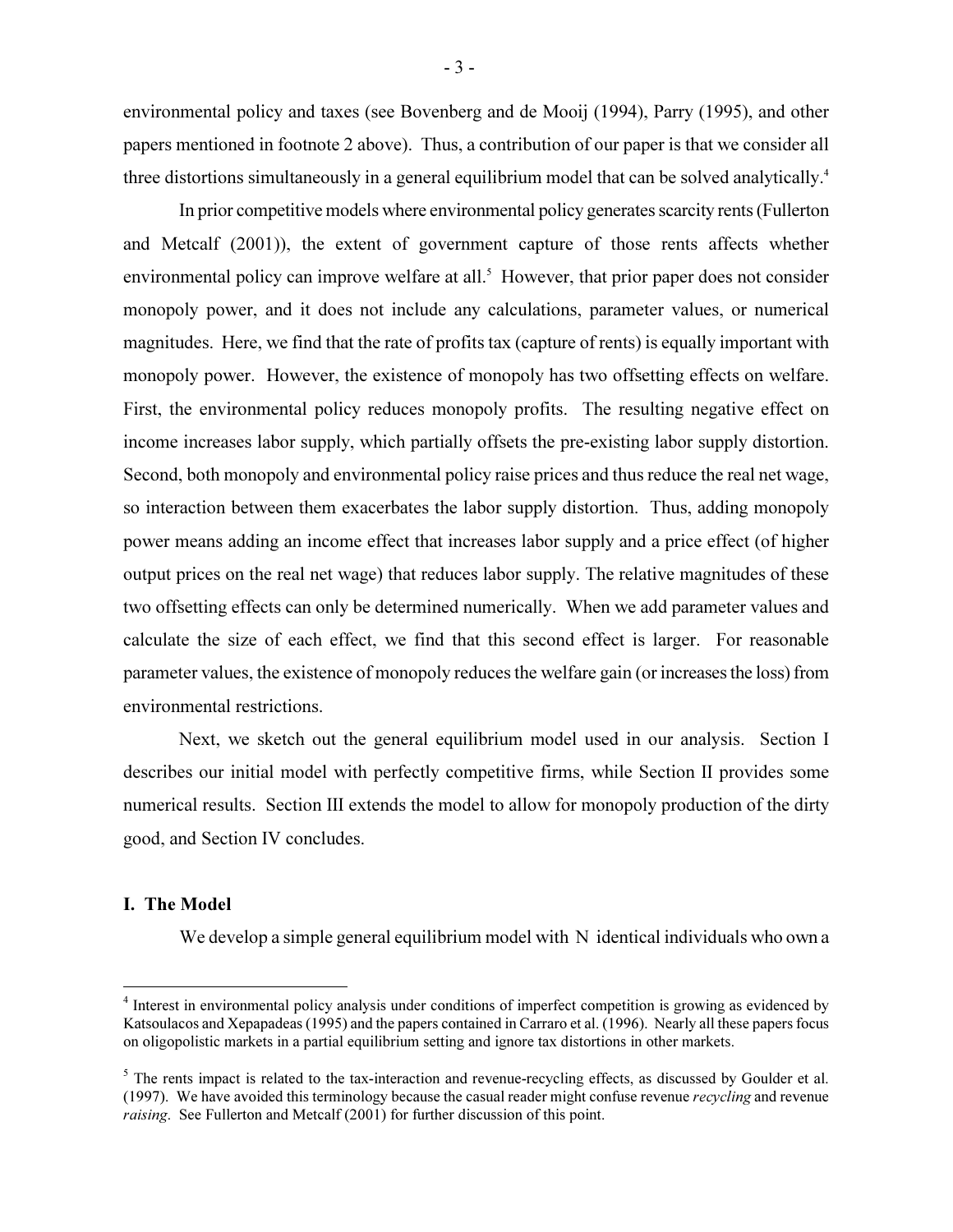single resource and sell it in the market to earn income that can be used to buy two different goods. One of the goods is a "clean" good and the other is a "dirty" good (that is, one for which pollution is a by-product of the production process).

This static model considers only one time period, with no saving decision. For simplicity we refer to the resource as time available for labor supply, but under some conditions it can be interpreted more generally as a fixed total amount of labor, capital, land, and any other resource that can be sold in the market (in amount L) or used at home (in amount  $L_H$ ). The resource kept at home could be interpreted either as leisure or as a resource used in home production. We assume perfect certainty, no transactions costs, and constant returns to scale production.

Each individual receives utility from per-capita amounts of a nonpolluting good  $(X)$ , a polluting good  $(Y)$ , and leisure  $(L_H)$ , and from the total amounts of a government-provided nonrival public good (G), and another nonrival public good called environmental quality (E). The per-capita amount Y is produced using per-capita amounts of labor  $(L_Y)$  and of emissions (Z). Total emissions (NZ) negatively affect the environment through:

$$
(1) \tE = e(NZ), \twhere e' < 0.
$$

Goods are produced according to:

 $\overline{a}$ 

$$
X = L_X
$$

$$
Y = F(L_Y, Z)
$$

$$
(2c) \t\t\t G = NL_G
$$

We define a unit of X as the amount that can be produced using one unit of labor. The numeraire good is L, or equivalently X. The commodity Y is produced in a constant returns to scale function (F), using clean labor  $(L_Y)$  and emissions (Z). Emissions may include gaseous, liquid, or solid wastes and we assume that they require some private costs for removal and disposal. These private costs must come in the form of resources, so we define one unit of emissions as the amount that requires one unit of private resources  $(Z = L_Z)$ .<sup>6</sup> Thus, the private

<sup>&</sup>lt;sup>6</sup>Note that emissions are positively related to the use of these resources:  $L_z$  is not to clean up or reduce emissions, but just to cart it away. Abatement is undertaken by substituting away from Z and into  $L<sub>Y</sub>$ . Marginal abatement cost in units of labor is given by the marginal rate of transformation between  $L_y$  and Z. This overall production function is still constant returns to scale, since  $Z$  is a linear function of  $L_z$ . The private cost for emissions helps justify our assumption of an internal solution with a finite choice for Z, even without corrective government policy.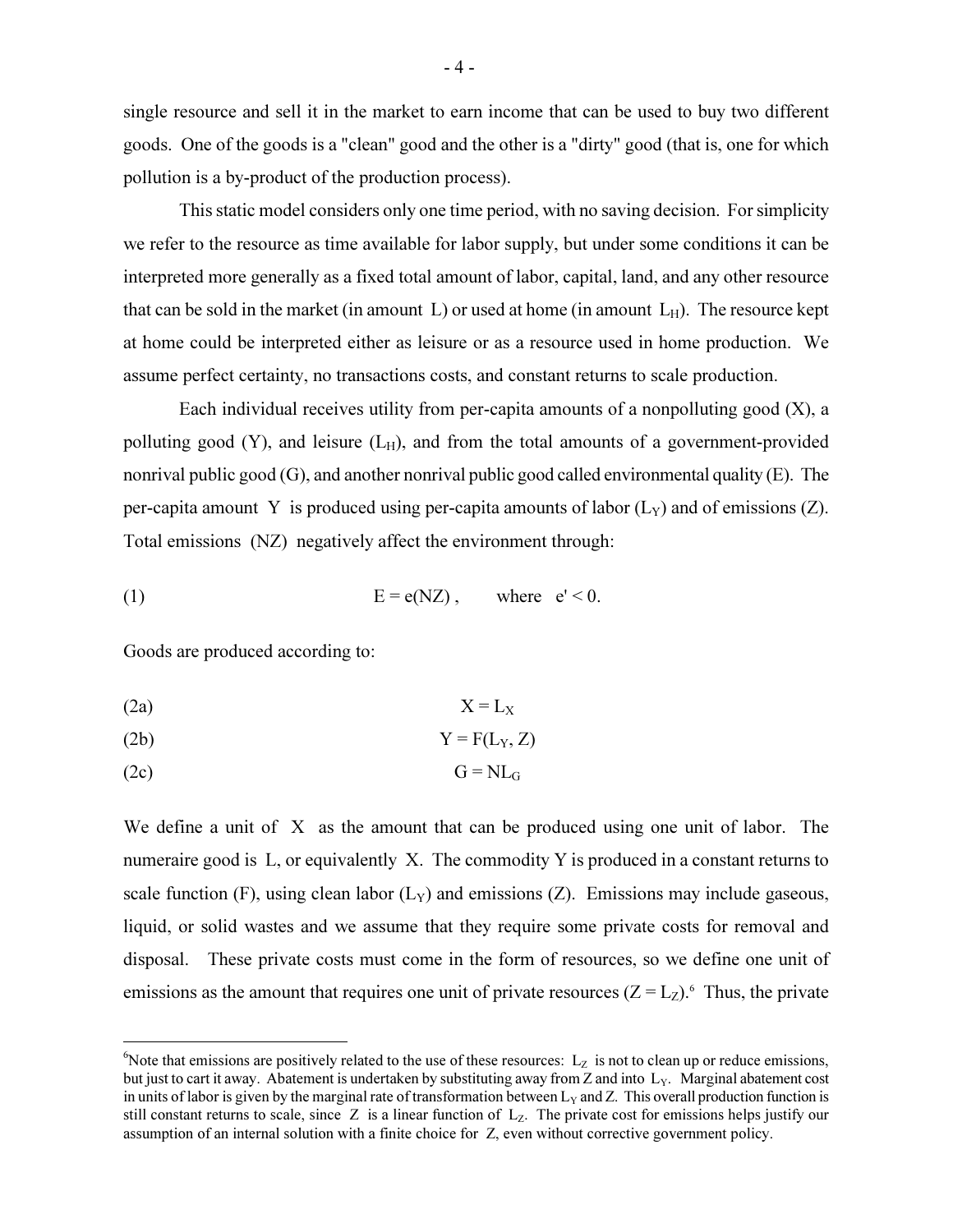cost of  $Z$  is always 1. We define a unit of Y such that the marginal cost of production equals 1 (before the introduction of environmental policy). Finally, some labor  $(L_G)$  is also used to produce the public good. The combination of these production relationships provides the overall resource constraint:

(3) 
$$
NL = NX + N(L_Y + L_Z) + G
$$
.

Individuals maximize the Lagrangian:

(4) 
$$
U(X, Y, L_H, G, E) + \lambda \{(1-t_L)L + (1-t_{\Pi})\Pi - X - p_YY\}
$$

by their choice of X, Y, and L<sub>H</sub>, where  $t_L$  is the tax rate on resource (labor) supply,  $t_H$  is the tax rate on profits, and Π are profits. Economic profits can arise from two sources in this model. First, the cap and trade program provides scarcity rents for firms that receive permits (equal to the market value of the permits received). Second, profits will arise if Y is produced by a monopolist. In this section, we focus on profits arising from the cap and trade program. Later we introduce monopoly production and profits.

Our approach is to start at an initial competitive equilibrium with an existing tax on labor, but without any policy correction for the external effect of Z on E, and then to analyze small changes. Following the log-linearization approach used by Bovenberg and de Mooij (1994), Fullerton and Metcalf (2001), and others, we differentiate all equations above and re-express them in terms of proportional changes ( $\hat{L} = dL/L$ ). We then solve for the change in utility, dU, divide by  $\lambda$  to express the change in dollars, and divide by L to get the dollar gain or loss as a fraction of income:

(5) 
$$
\frac{dU}{\lambda L} = t_L \hat{L} - \mu \left(\frac{Z}{L}\right) \hat{Z}
$$

where  $\mu = -NU_E e^2/\lambda$  is the "marginal environmental damage" (MED). A new environmental regulation can be represented by a small exogenous reduction in pollution ( $\hat{Z}$  <0). We then need to solve for the endogenous change in labor supply. Once we have  $\hat{L}$ , equation (5) says that welfare is lowered to the extent that this policy reduces labor supply (because of the pre-existing tax on labor,  $t_L$ ). Also, welfare is raised to the extent that the policy reduces pollution.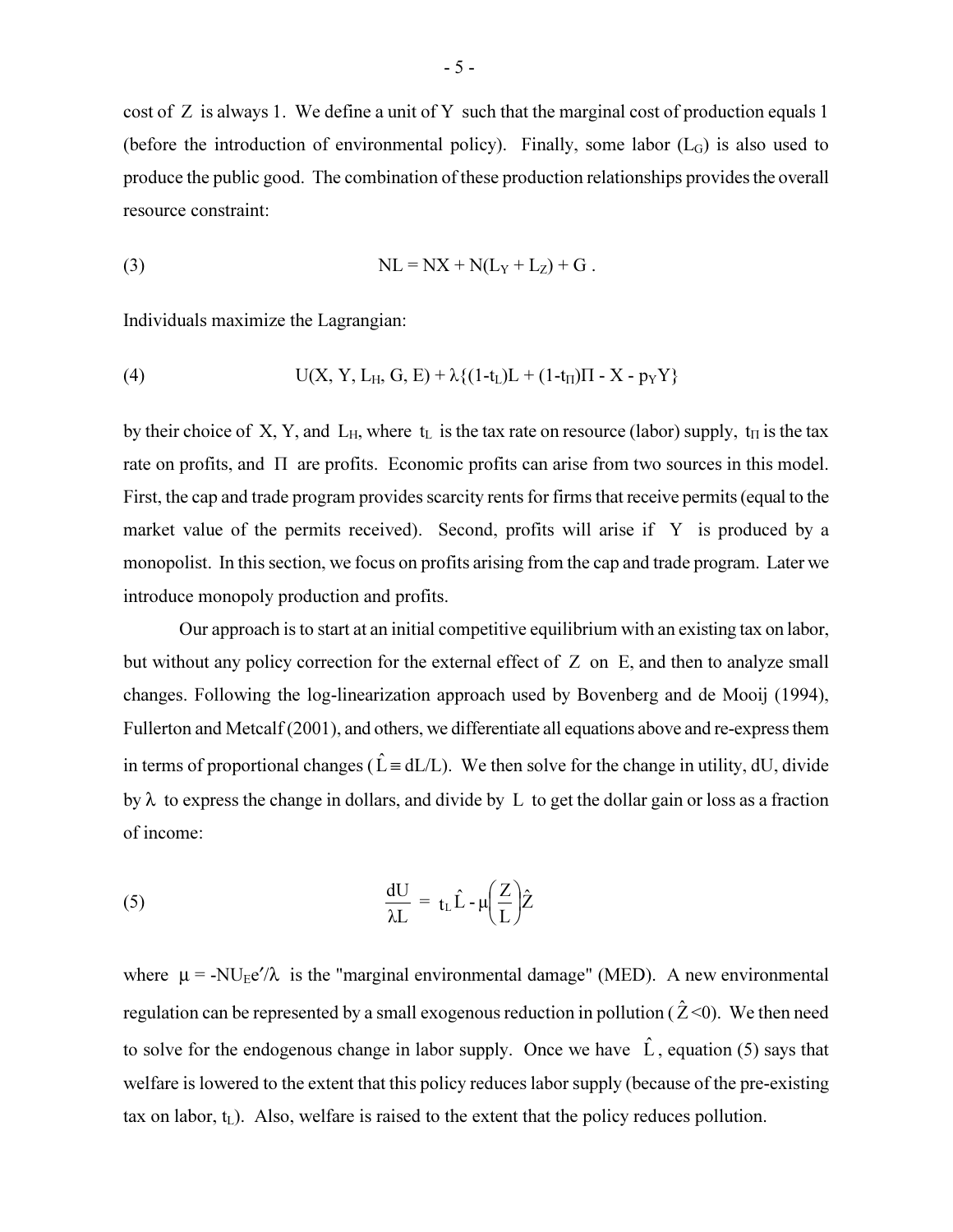Next, in order to derive an expression for the change in labor supply,  $\hat{L}$ , we need to trace the effect of the policy ( $\hat{Z}$  <0) on the price of emissions, the price of output, and thus on the real net wage. We also trace the effect of the policy on income flows that might affect labor supply. These income effects include the possibility that the policy generates private profits.

Any policy to reduce Z will raise the marginal product of Z above its private cost. In the case of the Clean Air Act, the limited number of permits are handed out for free (on the basis of historic energy use). Thus the scarcity rent goes to the permit recipient. These permits can be used to yield a marginal product greater than the private cost of emissions, or they can be sold. Either way, the policy has generated a private profit. We define these profits as:

$$
(6) \t \Pi = (p_Z - 1)Z
$$

The rules for the initial allocation of these permits do not matter in our model, because our N identical agents must own whatever firm or other entity is given the permits. The price  $p_Z$  in equation (6) is the marginal value of emissions, and the private cost of emissions is 1, so  $(p_Z - 1)$ is the market price of the tradable allowance.<sup>7</sup> Note that while the profits are initially given to the firms, they can be recovered by the government through taxation  $(t<sub>II</sub>)$ . As seen below, the tax rate on profits will be an important policy instrument.

We start at a competitive equilibrium with no environmental policy and zero profits. Thus,  $p_Z = 1$ , and  $\Pi$  in equation (6) is zero. When we introduce a new policy to restrict emissions, any generated profits might affect consumer behavior and government revenue.

The government budget constraint is:

$$
(7) \tG = Nt_L L + Nt_H \Pi
$$

The environmental policy affects labor supply and profits, so it also affects government revenue. In order to hold spending on G constant, we assume that government adjusts the labor tax to balance the budget. We differentiate the government budget  $(7)$  and set  $dG=0$  to calculate the necessary change in t<sub>L</sub>. For notational convenience, it is expressed below as a proportion of the net wage  $(\hat{t}_L \equiv dt_L / (1 - t_L))$ .

<sup>&</sup>lt;sup>7</sup> Current prices for  $SO_2$  allowances at the end of 1999 were roughly \$150 per ton of emissions. See U.S. Environmental Protection Agency (2000). If instead of creating restrictions through a cap and trade program, the government simply restricted emissions, then  $p<sub>Z</sub>$  would be a shadow price rather than a market price.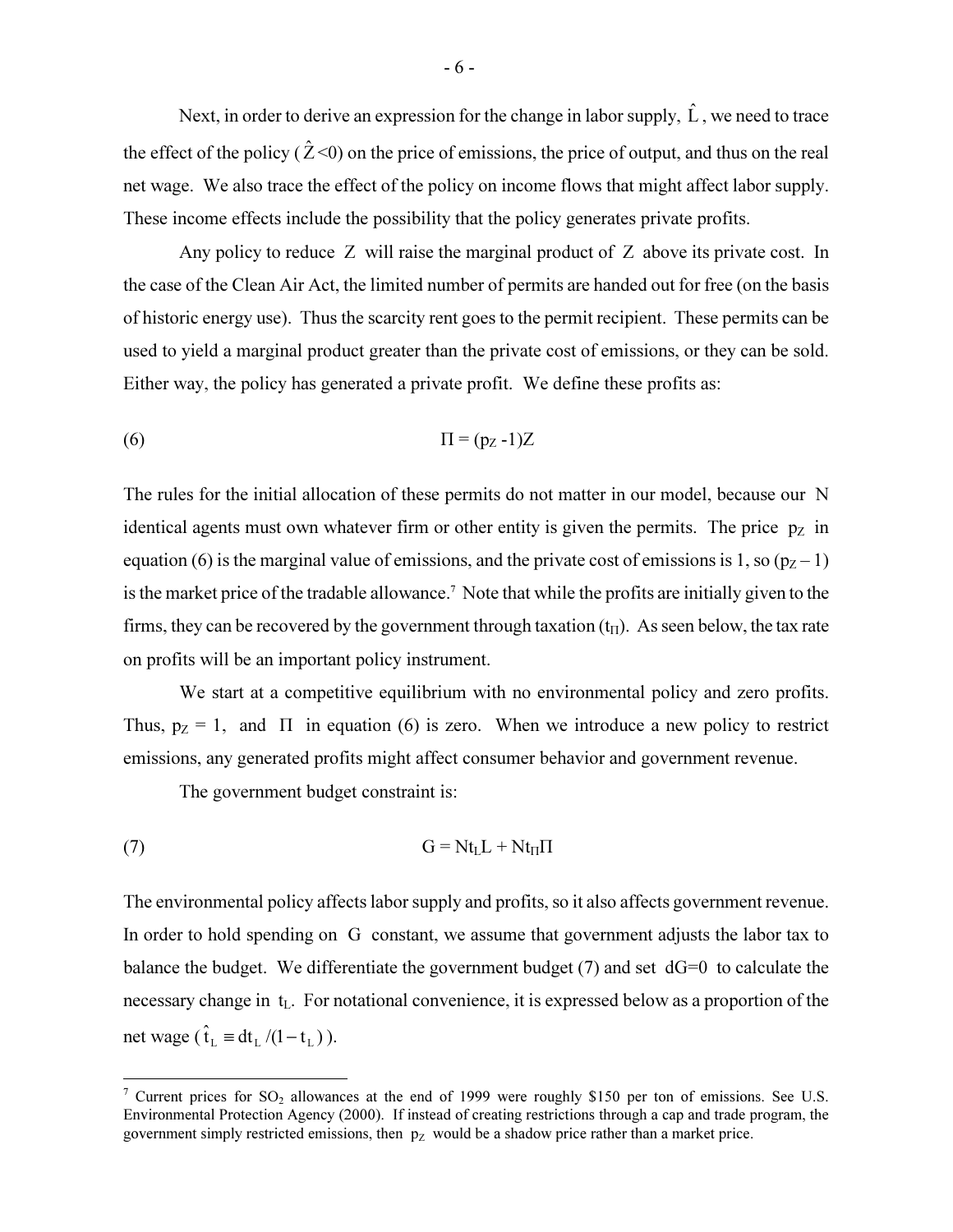We set  $t_{\text{II}}$  to 1 for any case where government receives the scarcity rent, such as for sale of permits, and we set it to zero for the other extreme where private parties keep the rents. This specification also allows us to consider the case where a pre-existing corporate profits tax rate would take part of the firm's private profits. We do not adjust this tax rate endogenously to help maintain the necessary revenue to pay for G, but its existence greatly affects the amount by which the labor tax might have to be adjusted. Suppose, for example, that a permit or CAC policy generates profits but also reduces labor supply and thus labor tax revenue. If the tax on profits is zero, then the government has to raise the labor tax rate and exacerbate labor supply distortions. If  $t_{\text{II}}$  equals 1, then the government may be able to reduce the labor tax rate.

To obtain specific effects on labor supply, we assume that utility is separable in the form  $U = U(V\{Q(X,Y),L_H\}, G, E)$ , where Q is a homothetic function of X and Y. If  $p_Q$  is a price index on Q(X,Y), then the real net wage is w =  $(1-t_L)/p_Q$ . Differentiation yields  $\hat{w} = -\hat{t}_L - \hat{p}_Q$ . Also,  $\hat{p}_Q = \phi \hat{p}_Y$ , where  $\phi$  is the expenditure share of the dirty good in the consumer's budget, so:

$$
\hat{\mathbf{w}} = -\hat{\mathbf{t}}_{\mathbf{L}} - \phi \hat{\mathbf{p}}_{\mathbf{Y}}
$$

 $\overline{a}$ 

The consumer's maximization of (4) yields a labor supply function that can be written as  $L = L(w, (1-t<sub>II</sub>)\Pi/p<sub>O</sub>)$ . If profits were always zero, then L depends only on the real net wage, w, and differentiation yields  $\hat{L} = \varepsilon \hat{w}$ , where  $\varepsilon$  is the uncompensated labor supply elasticity. However, labor supply also depends on income effects from the change in real net profits. We differentiate all equations to show how the emission restriction raises the value of emissions  $p_Z$ , which affects profits and raises the price of output. This raises  $p<sub>Q</sub>$ , which lowers the real net wage w, which affects labor supply L.

For the analysis that follows, we make a simplification of the model to avoid notational clutter and undue complexity. We assume that the output Y itself generates externalities either in production or in consumption. In other words, we assume  $Y = Z$  (and  $L_Y = 0$ ).<sup>8</sup> Thus  $\hat{Y} = \hat{Z}$ , and  $\hat{p}_y = \hat{p}_z$ . As we discuss below, this simplification affects the quantitative but not the

<sup>&</sup>lt;sup>8</sup> Examples include gasoline, and cigarettes, where the environmental problem is not from one of the inputs to production, but from the use of the final product. For these two examples, it is easy to see how a mandated reduction of every firm's output (pollution) could generate private profits.

<sup>&</sup>lt;sup>9</sup> The marginal cost of production of Y is then simply the marginal cost of Z, which we assume equal to 1. In this case, the change in the price to consumers directly reflects the increased cost of pollution.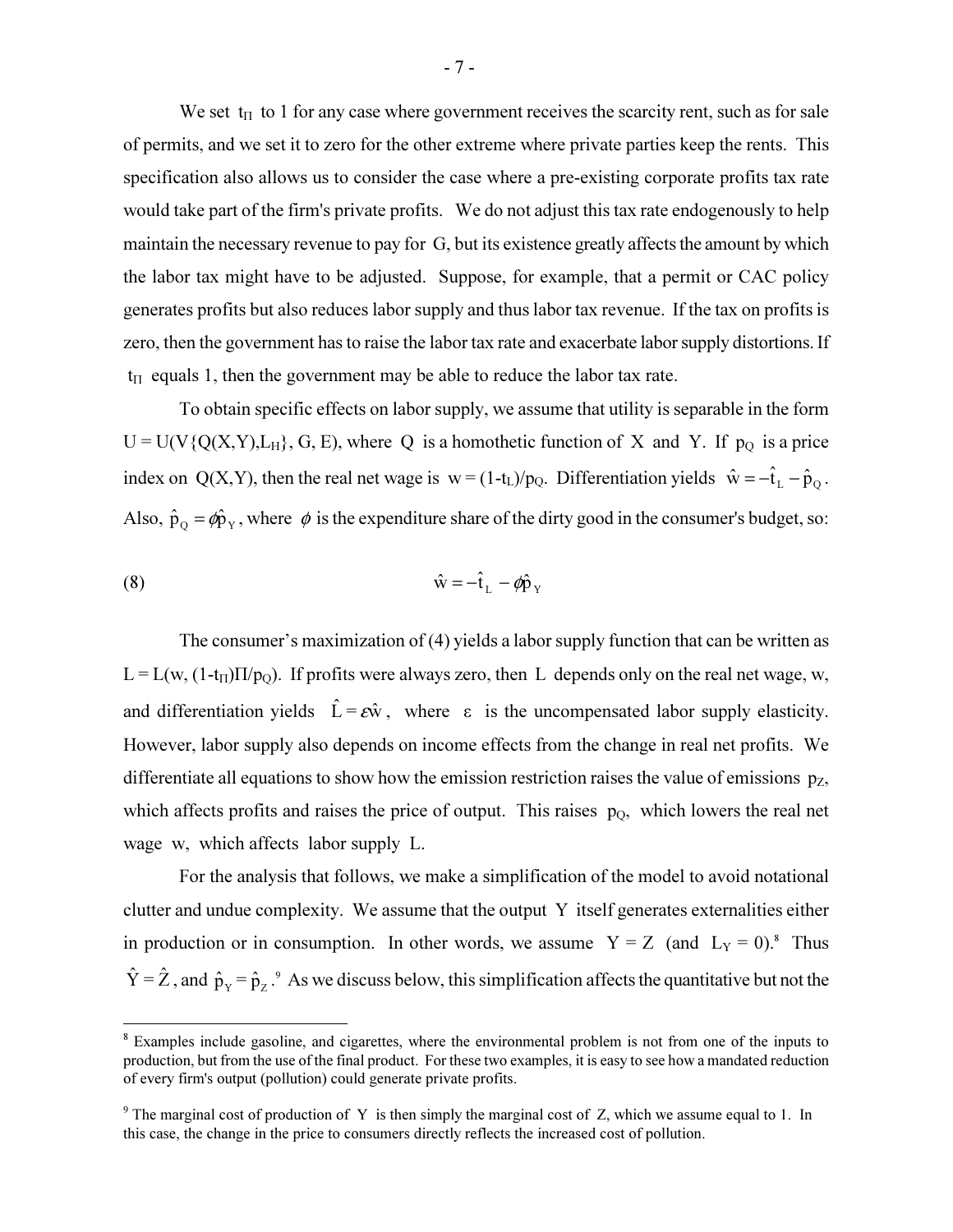qualitative results. With this simplification, we find that: $10$ 

(9) 
$$
\hat{L} = (1 - t_{\Pi}) \left[ \frac{(1 - t_{\Pi}) \phi(\eta - \epsilon)}{(1 - t_{\Pi}) \phi(\eta - \epsilon) - \sigma_{Q} (1 - \phi)(1 - t_{\Pi} - \epsilon t_{\Pi})} \right] \hat{Y} = (1 - t_{\Pi}) \Delta \hat{Y}
$$

where  $\eta$  is the income elasticity of labor supply, and  $\sigma_Q$  is the elasticity of substitution between X and Y in consumption. This equation provides  $\hat{L}$  as a function only of exogenous parameters and the policy shock  $(\hat{Y})$ .

A couple of comments are in order. First, the ratio in brackets (denoted  $\Delta$ ) will be positive if the following three assumptions hold: leisure is a normal good  $(\eta<0)$ ; labor supply is not backward-bending ( $\varepsilon \ge 0$ ); and  $\varepsilon < (1-t_L)/t_L$ . We assume these three conditions hold throughout.<sup>11</sup> Thus, with  $\Delta > 0$ , labor supply in (9) moves in the same direction as production of the dirty good  $(\hat{Y})$  when the cap and trade program is implemented.

Second, equation (9) shows the importance of  $t<sub>II</sub>$ . If government acquires all the rents for use in reducing labor tax rates (that is, if  $t_{\Pi} = 1$ ), then the policy will not affect labor supply and will not exacerbate labor tax distortions. Otherwise, labor supply will fall. Finally, we can combine equations to measure explicitly the welfare loss from the cap and trade policy. We substitute equation (9) into (5) to obtain the welfare impact:

(10) 
$$
\frac{dU}{\lambda L} = \left[ t_L (1 - t_\Pi) \Delta - \mu \left( \frac{Y}{L} \right) \right] \hat{Y} = -\psi \hat{Y}
$$

Utility increases only if the cost of the larger labor supply distortion  $(t_L(1-t_H)\Delta)$  is less than the benefits from reducing pollution ( $\mu$ Y/L). Since  $\hat{Y}$  is negative, the sign of  $\psi$  indicates the net effect on welfare.

#### II. Benchmark Results with Perfect Competition

In this section we provide numerical magnitudes for the welfare loss from an incremental

 $10$  See Fullerton and Metcalf (1997) for details.

 $11$ The third condition will be satisfied if the initial point is on the normal side of the Laffer curve. Define revenue as  $R = t_L L$ , totally differentiate, and rearrange to get  $\hat{R}/\hat{t}_L = (1 - t_L)/t_L - \varepsilon$ .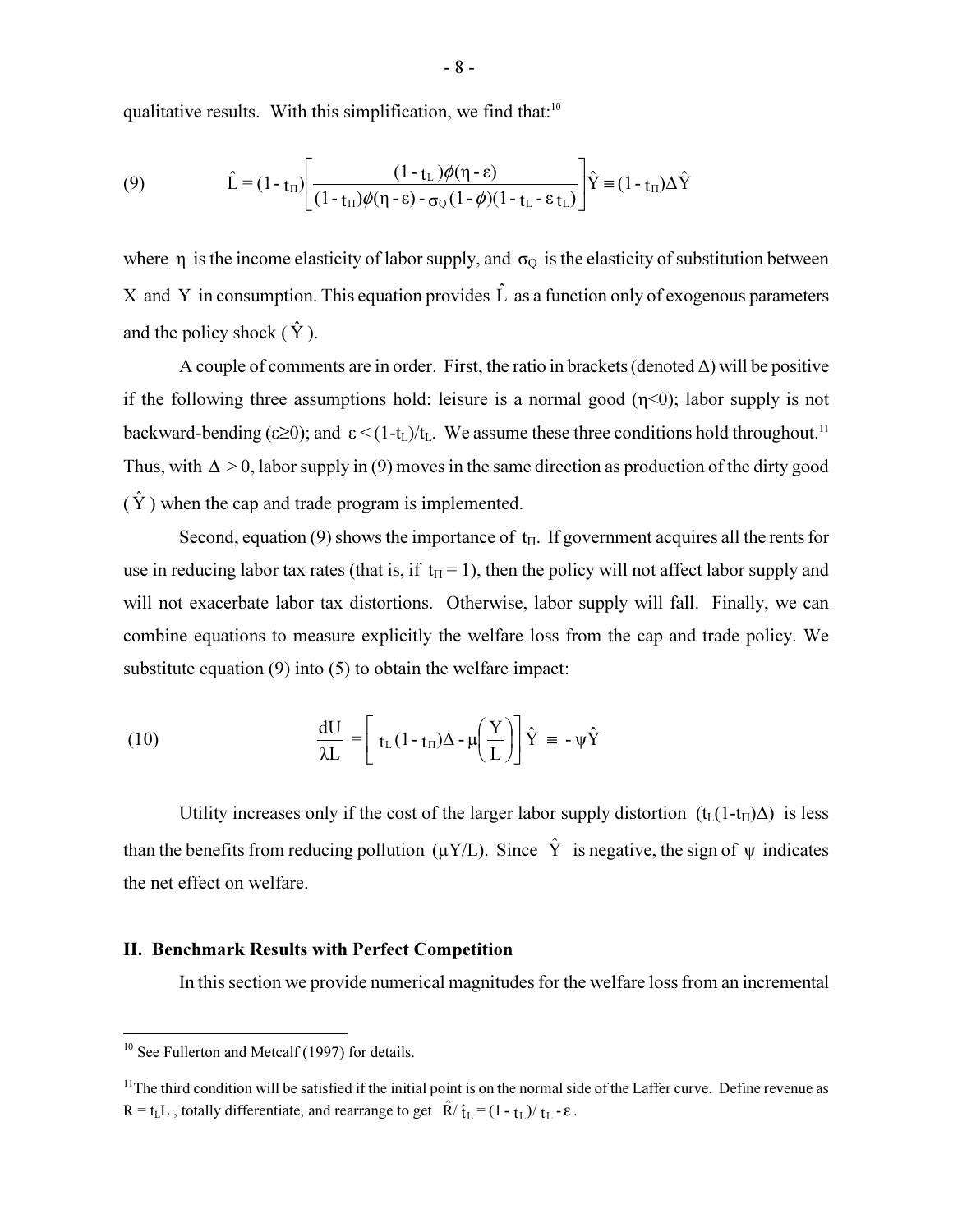cap and trade restriction for our model under perfect competition. In order to provide results, we need to select plausible parameter values for (10). These will also be useful for subsequent calculations in the monopoly case. For  $t_L$ , we want a tax rate that applies to income from all household resources (that is, national income). Total government spending in the U.S. is roughly 35% of national income, but incentives depend on a marginal tax rate that exceeds this average tax rate. We feel that  $t<sub>L</sub> = 0.5$  would be a reasonable choice to account for the progressive Federal income tax, plus payroll tax, plus state and local income taxes, plus sales and excise taxes. All of these taxes apply to market goods and not to leisure. However, we actually use  $t_L$  $= 0.4$ , because the rate in our model is both an average rate and a marginal rate.<sup>12</sup>

For the uncompensated labor supply elasticity ε, we need a single value to represent an aggregate of all potential workers and all labor supply effects from changes in wages. As discussed in Rosen (1980), these effects include not only hours worked, but also participation decisions and effort on the job. Thus, the typical hours elasticity likely understates the overall impact of changes in the real net wage. The literature includes many estimates of the hours elasticity that are small or negative for men, and other estimates that are large and positive for women.<sup>13</sup> These estimates do not include participation decisions. Few have attempted to aggregate and summarize all such effects into one number. One such attempt is in Russek (1996). Taking into account both hours and participation, using many existing estimates for both men and women, he concludes that "the total wage elasticity for the labor supply of the economy seems to range somewhere between zero and  $0.3$ " (p.10).<sup>14</sup> In this study, we employ both 0.1 and 0.3 as reasonable alternatives for the overall uncompensated wage elasticity (ε).

Russek (1996) also finds that the aggregate income elasticity is about -0.30 for women and about  $-0.10$  for men. We use  $-0.2$  for the aggregate income elasticity (η), so the compensated labor supply elasticity (ε-η) is either 0.3 or 0.5. Note, by the way, that CAC or permit polices will still affect non-environmental welfare even if ε were 0, because the creation of profits generates an income effect that reduce labor supply and thus still exacerbate pre-

 $12$ An overall labor tax rate of 0.4 has become a standard assumption in the literature on marginal excess burden, including Stuart (1984) and Browning (1987).

 $<sup>13</sup>$ In a questionnaire sent to labor economists, Fuchs et al. (1998) find that the mean belief is that the hours elasticity is</sup> zero for men and 0.45 for women.

<sup>&</sup>lt;sup>14</sup> Feldstein (1995) points out *other* behavioral alternatives to taxable labor supply, and he finds that the relevant elasticity is at least 1.0 and could be higher.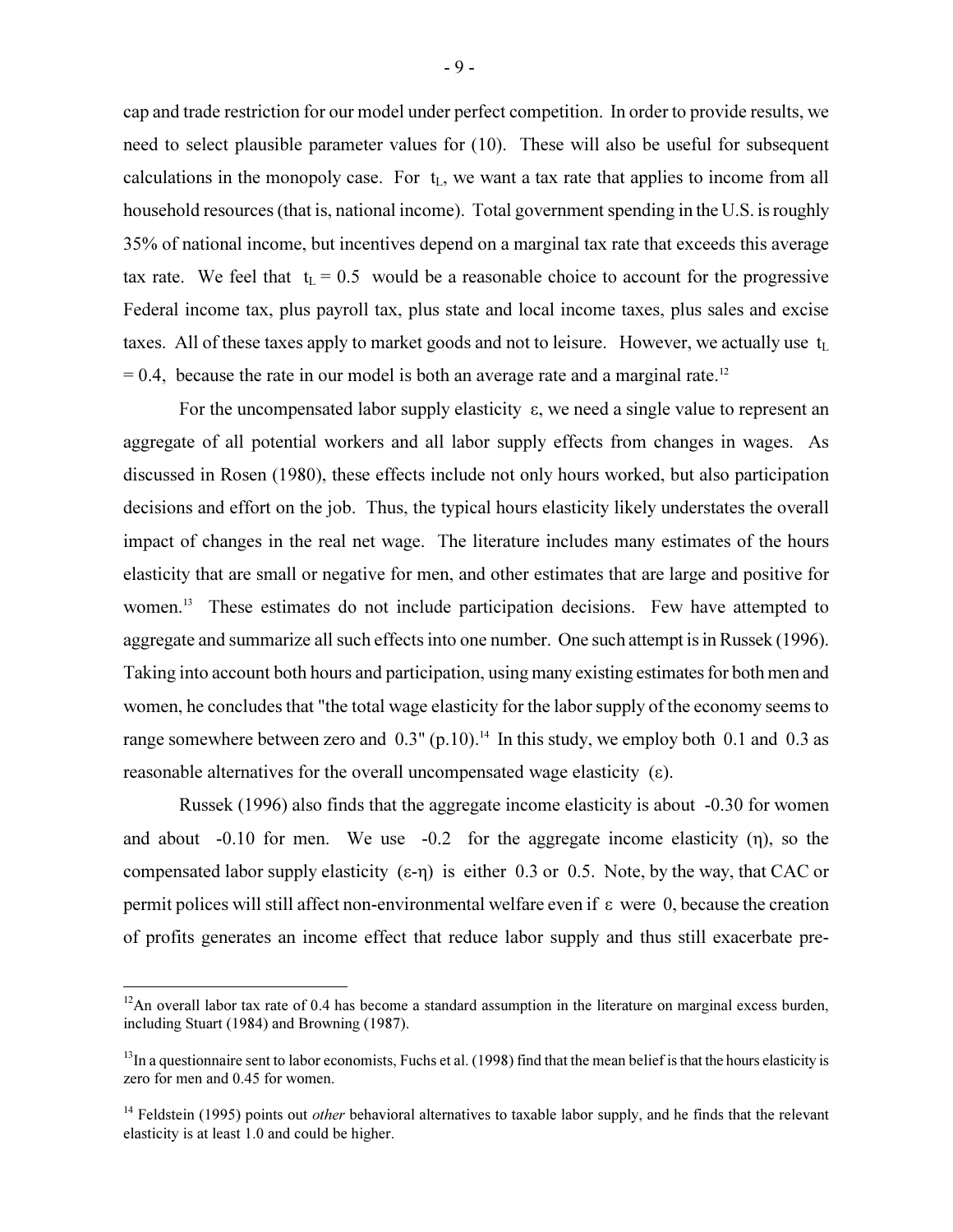existing distortions.

 $\overline{a}$ 

Estimates for the elasticity of substitution in consumption,  $\sigma_Q$ , are not available for the specific aggregation in our model between a "clean" good X and a "dirty" good Y. We choose a base value of 1.0, which is broadly consistent with the empirical literature on substitution in consumption, and we test the sensitivity of results to alternative values.

For  $\phi$ , we want an aggregate expenditure share for all goods with externalities in production or consumption. Based on 1993 data in the Statistical Abstract of the United States (U.S. Bureau of the Census 1999)), the industries most responsible for pollution include chemical and paper producers, mining and primary metals, electric utilities, petroleum and coal production and processing, and motor vehicles and equipment. Total production by those industries constitutes almost 15% of GDP, so we use 0.15 for Y/L. Since  $\phi$  is defined as  $p_YY/\{L(1-t_L)\},$ and since  $t_L = 0.4$ , we must have  $\phi = 1/4$ . In other words, these polluting goods are primarily private goods, so 15% of total output represents a quarter of private consumption.<sup>15</sup>

Finally, we need a measure of marginal environmental damage  $(\mu)$ . Pearce and Turner (1990) review studies finding that damages from pollution are 0.5% to 0.9% of GNP in the Netherlands. Wicke (1990) reports estimates that are 6% of GNP in Germany. Freeman (1982, 2002) estimates that pollution damages would be about 1.25% of GNP or higher in the U.S. in the absence of environmental polices.<sup>16</sup> Unfortunately, none of these sources provides a measure of marginal damages. Based on the figures just mentioned, we assume that total damages are 1.5% of total output. Then, since Y is 15% of total output, we have damages that are about 10% of Y. Again we use multiple alternatives. First, if this relationship were linear, then damages would be about 10% of marginal output  $(\mu=0.1)$ . Second, however, these surveys do not include damages from greenhouse gas emissions. Focusing on carbon emissions by the electric power industry, Nordhaus (1991) reports estimates of MED ranging from a low of \$7 per ton to a high of \$66 per ton. Parry et al. (1999) argue that typical estimates are below \$20 per ton (p. 67). We need to convert this number to damages per dollar of output. Carbon emissions associated with electric power totaled 607.2 million metric tons in 1998 according to Energy Information Administration (2001), and Gross Domestic Product for electric utility services is roughly \$122.7

 $<sup>15</sup>$ In any case, as shown in Goulder et al. (1997), results are not sensitive to this parameter.</sup>

<sup>&</sup>lt;sup>16</sup> Recent estimates by the EPA are much higher (on the order of one-fifth of GDP for 1990) as reported in U.S. Environmental Protection Agency (1997). Freeman (2002) notes that these estimates are controversial.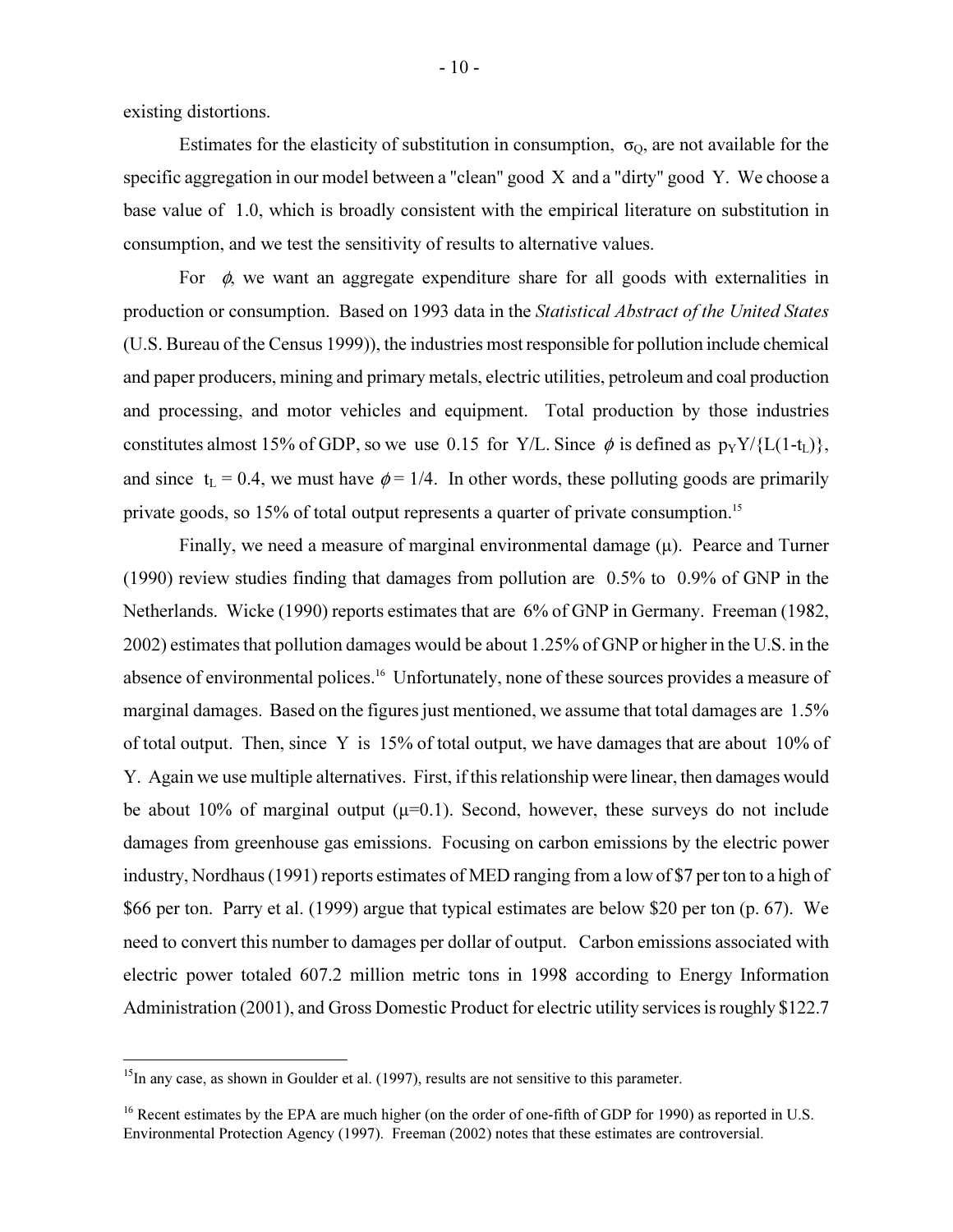billion in that year.<sup>17</sup> By division, we get 0.0050 tons of carbon per dollar of GDP in this industry. Thus, \$20/ton is 10 percent of the value of output  $(\mu=0.1)$ .

 Given the tremendous uncertainty associated with this number, we also provide results for a case with "treble damages"  $(\mu=0.3)$ . Finally, as an alternative to reporting any specific value of  $\mu$ , we also report the threshold value of  $\mu$  above which the welfare impact of the pollution reduction becomes positive.

Table 1 shows the effects of a permit or CAC policy that mandates a small reduction in the quantity of the polluting good  $(\hat{Y} < 0)$ . The left-hand section shows assumed values for some of the input parameters. The first four rows show results for  $t_L = 0.4$ , while we vary  $\varepsilon$  and  $\mu$ . When marginal damage  $\mu$  is 0.1, then column 1 shows that a 1% reduction in Y yields benefits from reduced pollution that are 0.015% of national income. In the first row where ε is also 0.1, and scarcity rents are not taxed (t<sub>Π</sub>=0), we find that  $\Delta = 0.09$  (so a 1% reduction in output of Y induces a 0.09% reduction in labor supply). Multiplication by the tax rate (0.4) yields a welfare cost from the labor supply reduction that is 0.036% of national income. Taking into account both the environmental gain (0.015) and the labor market loss (-0.036), we find that the net effect is a reduction in welfare equal to 0.021% of national income. As noted in column (4), the output restriction will reduce welfare so long as  $\mu$  is less than 0.240. Using a similar model with perfect competition, Parry (1997) also finds that pollution quotas can reduce welfare in the presence of pre-existing labor tax distortions.

With a 40 percent tax on rents ( $t_{\Pi} = t_L$ ), where those revenues are used to reduce the labor tax rate, the added labor market distortion is only 0.023 (rather than 0.036). This figure still exceeds the 0.015 environmental gain, by 0.008 of national income. If we continued to increase the tax on rents, the loss from the labor distortion would continue to fall. Note that the threshold value of marginal damages has fallen from 0.240 to 0.153. Recapturing some of the rents raises the likelihood that the policy will be welfare improving in the case with uncertainty about  $\mu$ .

The breakeven tax rate, the rate at which the environmental benefits of the permit policy are just offset by the increased labor market distortions, is 62 percent (see column  $(8)$ ).<sup>18</sup> In the

<sup>&</sup>lt;sup>17</sup> GDP is reported for electric, gas, and sanitary services. Electric utility services are 59.9 percent of gross output for this cluster of industries. We apply that fraction to the whole industry's GDP to obtain our estimate.

<sup>&</sup>lt;sup>18</sup> Giving away permits corresponds to t<sub>Π</sub> = 0, while selling them corresponds to t<sub>Π</sub> = 1. A hybrid policy where some are sold and others given away is possible, and so  $t_{\text{II}}$  between 0 and 1 is possible. Bovenberg and Goulder (2001) consider such a hybrid policy.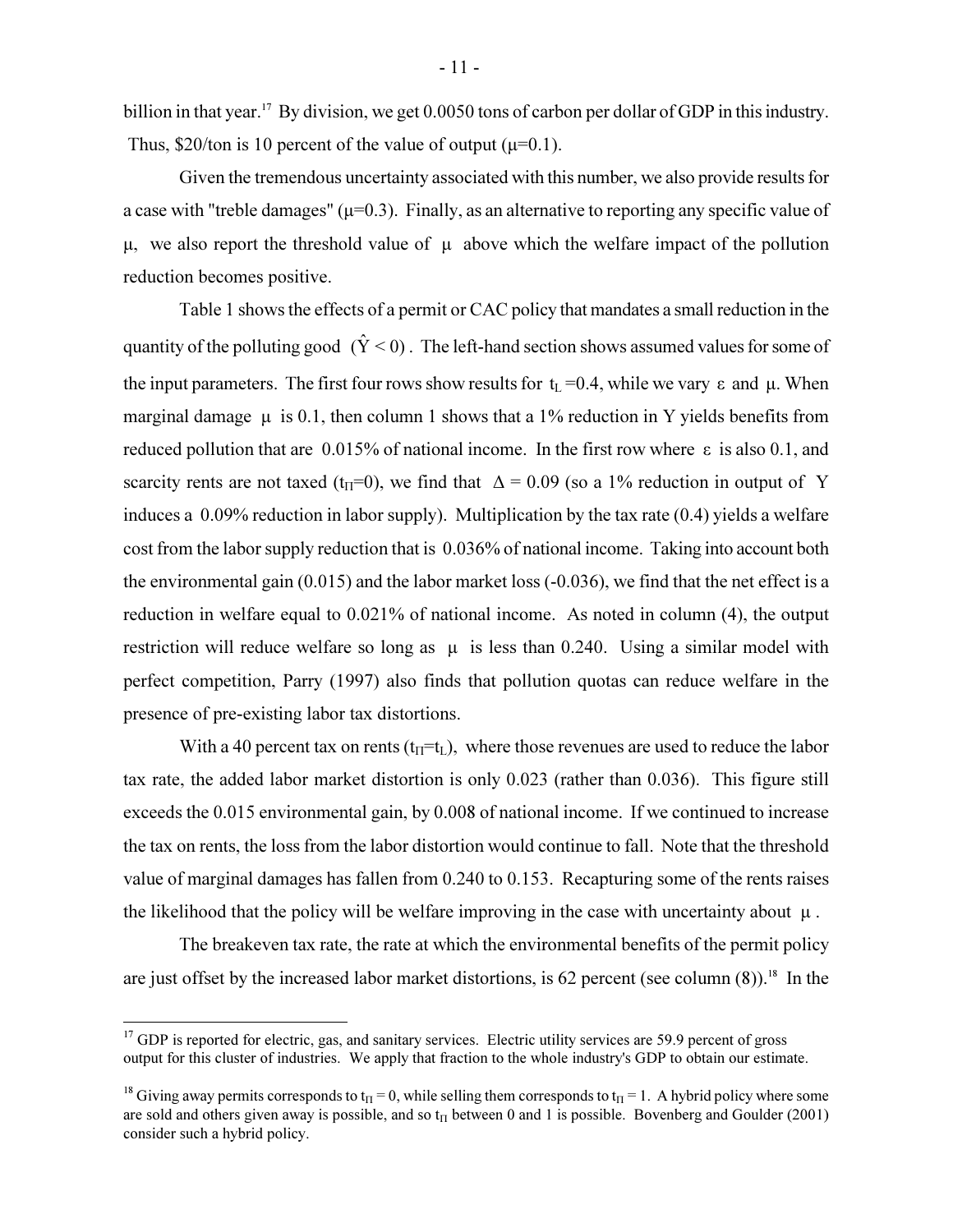limit, with 100 percent capture of scarcity rents  $(t_{\Pi}=1)$ , then labor supply is unaffected (equation (9)). An environmental policy that collects all of the scarcity rents can eliminate the negative effects on the pre-existing labor distortion. This policy can have unambiguously positive effects on welfare.<sup>19</sup> Notice, however, that 100 percent capture is necessary just to get all of the benefits from the environment.

The second row of Table 1 changes the wage elasticity from 0.1 to 0.3, so the negative effect on labor is enlarged. Welfare falls even more. The point is that when environmental controls raise production costs, the lower real net wage can reduce effort on the job, induce secondary workers to quit, or even shift the same effort from taxable to nontaxable forms like home production or the underground economy. As taxable labor supply becomes more responsive, the environmental policy is less likely to raise welfare. In this scenario, the breakeven tax rate on profits is over 80 percent.

The next two rows triple the marginal environmental damage (from 0.1 to 0.3). If the labor supply elasticity is back down to 0.1, then the environmental gain (0.045) exceeds the loss from the labor distortion (0.036). Even with "treble damages," this policy just barely raises welfare (by 0.009) with a zero profits tax. Still, however, the taxation of scarcity rents can reduce the labor market loss and leave more of the environmental gain.

When both parameters are 0.3, the large environmental gain (0.045) is more than offset by the larger loss from labor distortions (0.062) when scarcity rents are untaxed. As indicated in column (4), the MED would have to be over 40% of the firm's production cost for this environmental regulation to break even in terms of welfare. In particular examples, the externality might well be high, perhaps over 100% of the firm's production cost. The point remains, however, that even a large gain from correcting a large externality can be offset by losses from labor market distortions – unless the government captures the scarcity rents. In the fourth row (where both parameters are 0.3), the 40% tax on rents converts the net loss (-0.017) into a small net gain  $(0.004)$ .

The last two rows of Table 1 illustrate the effect of altering the initial labor tax rate (keeping  $\varepsilon$  and  $\mu$  at 0.3). Consider column 3 (where  $t_{\text{II}}=0$ ). If  $t_{\text{I}}$  is 0.3, instead of 0.4, the net

<sup>&</sup>lt;sup>19</sup>This case with t<sub>Π</sub>=1 corresponds exactly to the case of Bovenberg and de Mooij (1994) where a tax on the dirty good generates revenues used to reduce the tax on labor income. See equation (13) in their paper, when their initial  $t_D = 0.$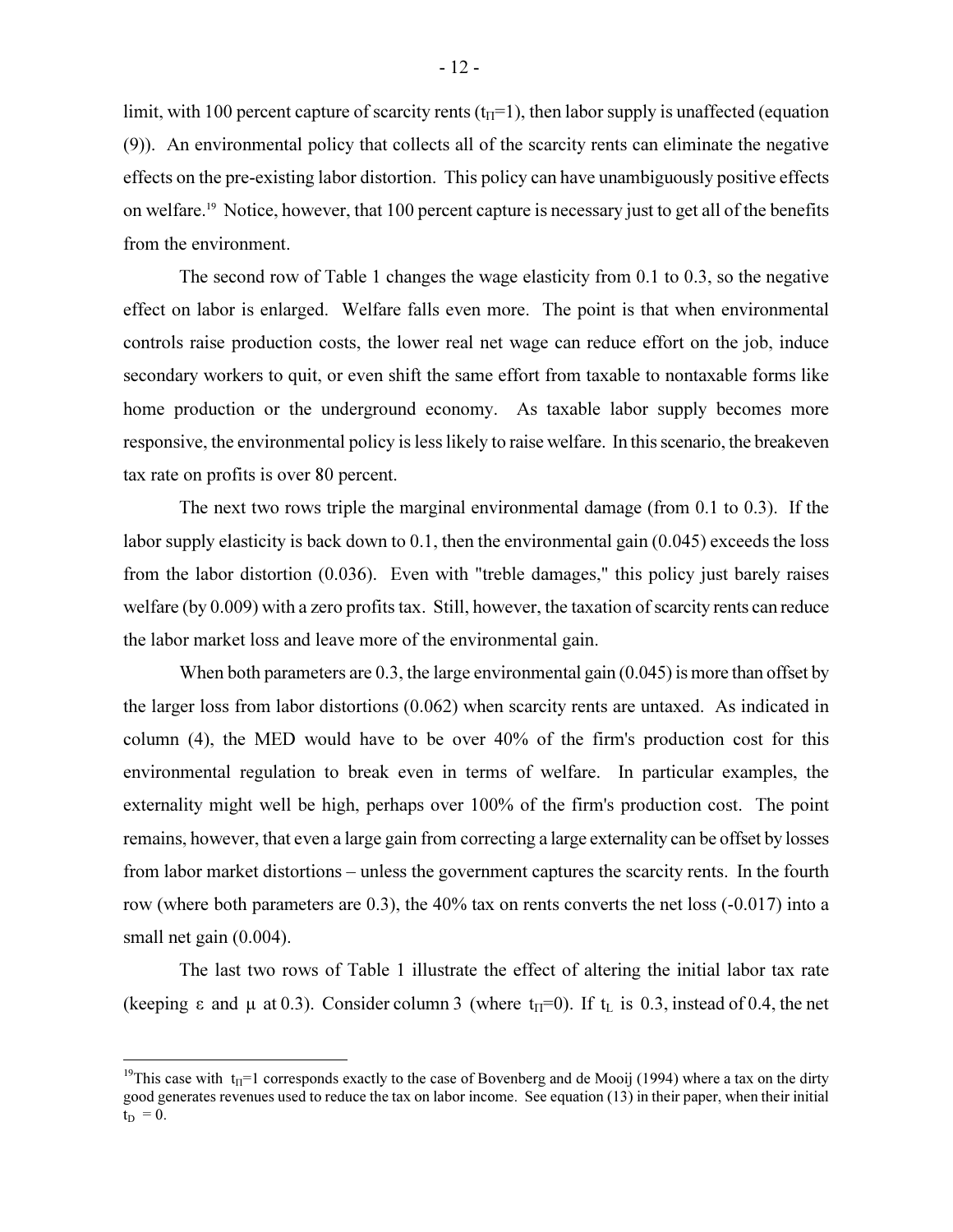welfare effect is a small net gain  $(0.007)$  instead of a loss  $(-0.017)$ .<sup>20</sup> Note, however, that this 0.007 net gain is still only a small fraction of the 0.053 gain possible with government capture of the rents. If the initial tax rate is raised to 0.50, then the welfare loss is increased from -0.017 to -0.043. If scarcity rents are not taxed and the tax on labor income is 50%, then the marginal environmental damage  $(\mu)$  would have to be over 60% of production cost before the regulatory policy could begin to improve welfare.

In calculations not reported here, we have also considered a model in which pollution and labor are inputs in the production of a dirty good and firms can substitute between these two inputs (reduce pollution by the use of more resources). Not surprisingly, the welfare impact of a cap and trade program depends importantly on the elasticity of substitution between the dirty and clean input. For an elasticity below one, we find that the welfare losses of the pollution restriction increase. For example, in the scenario corresponding to the fourth row of Table 1, the net welfare loss rises from -0.017 to -.077 as the elasticity falls from one to zero. Increasing the elasticity from one to two shifts the welfare loss to a small welfare gain (0.004). See Fullerton and Metcalf (1997) for more details on these calculations.

A permit policy like the Clean Air Act Amendments of 1990 creates a scarcity rent that is left in private hands. It does not necessarily improve welfare, in this second-best world, even when starting with a substantial uncorrected externality.

#### III. Model and Results with Monopoly Production

 $\overline{a}$ 

To this point, we have assumed that all markets are perfectly competitive, but we now explore how environmental policies affect welfare in the presence of imperfect competition. To be specific, we consider the case where the polluting good  $(Y)$  is provided by a monopolist.<sup>21</sup> We motivated this research by noting the possibility of market power in the electric utility industry, an industry subjected to cap and trade restrictions in 1990. The phenomenon of monopoly power in polluting industries is more general. Hall (1986) reports mark-up ratios by industry using post-

<sup>&</sup>lt;sup>20</sup>When t<sub>L</sub> changes from 0.4 to 0.3, we assume that  $\phi$  remains at 1/4, so Y/L =  $\phi$ (1-t<sub>L</sub>) must change (from 0.15 to 0.18).

<sup>&</sup>lt;sup>21</sup> If instead the clean sector has monopoly power, then the regulatory reduction in Y will offset the monopolist's reduction in X, but it will reinforce the wage tax effect by reducing both goods relative to leisure. Also, the model could incorporate other forms of imperfect competition. Browning (1997) uses a simple mark-up to represent an arbitrary degree of market power, but we wish to specify monopoly behavior in order to see how that mark-up changes. We believe that our results would not be substantially different with some other specific model of oligopoly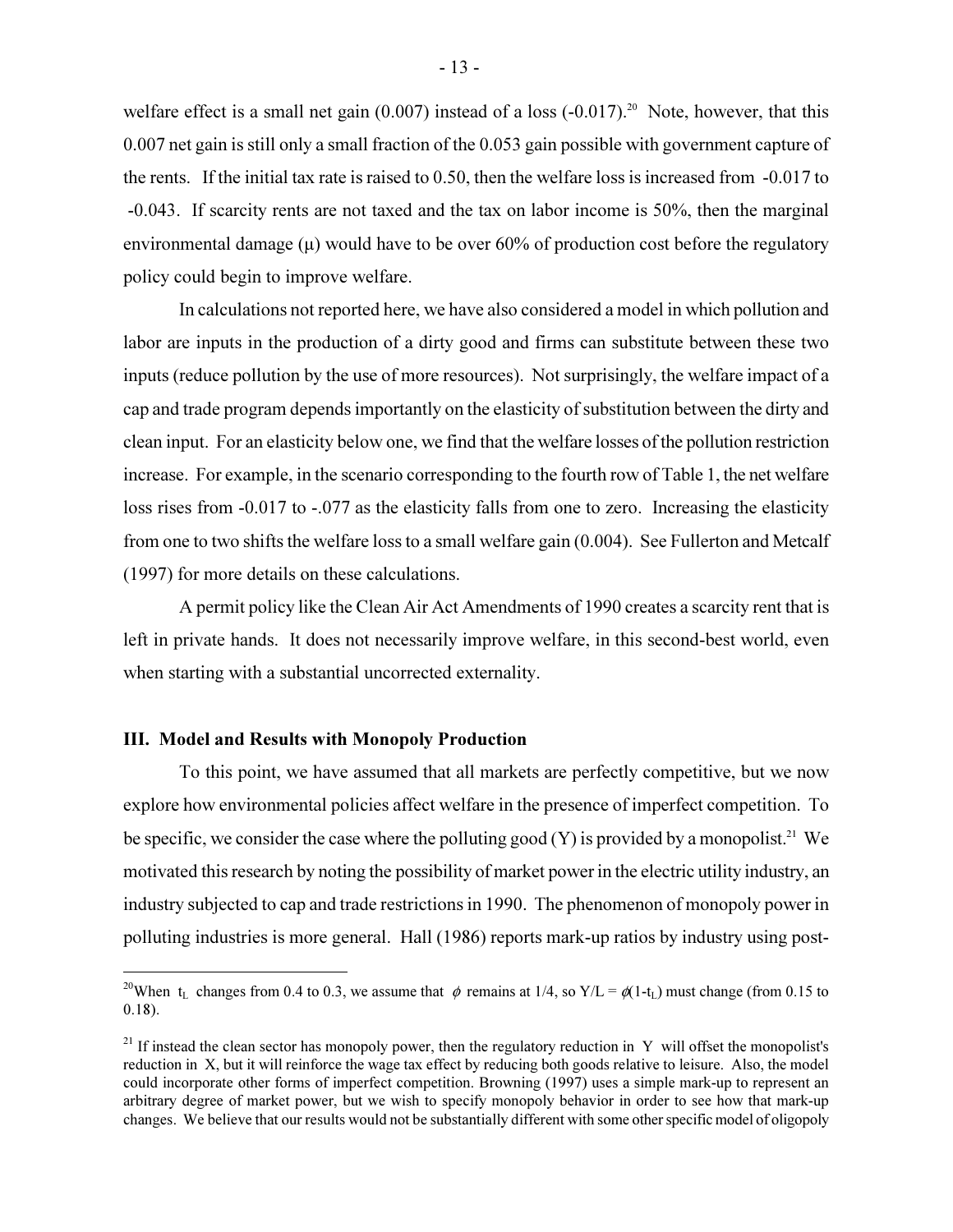World War II data and separates industries into groups exhibiting "substantial," "some," and "little" market power (his Table 1, p. 298). Of the seven industries included in his category exhibiting substantial market power, four are significant polluting industries (chemicals, paper, motor vehicles, and primary metals). Three of the polluting industries (metal mining, utilities, and oil and gas extraction) have high but unreliably estimated mark-up ratios. Only one polluting industry (other transportation equipment) is included in the group exhibiting little mark-up.<sup>22</sup>

Aside from allowing for a polluting monopolist, we maintain the model developed in the previous sections. Our economy now has three pre-existing distortions: a wage tax, a monopolist, and an uncorrected externality. As a consequence, the welfare effect of any particular change cannot be known a priori. The initial production of Y may be too low because of monopoly, or too high because of the externality. Similarly, even the initial labor supply may be above or below the welfare-maximizing level. Any environmental policy that requires a reduction in Y will alleviate some problems and exacerbate others. We solve for the general equilibrium effect of a small policy on all three distortions.

The production relationships are linear as in our first model above. The household budget constraint in (4) is unaffected, but after-tax monopoly profits  $(1-t<sub>Π</sub>)\Pi$  exist prior to the implementation of any environmental policy. These profits are defined by:

$$
(11) \t\t \Pi = (p_Y - 1)Y
$$

If Y is produced in a competitive market, then the initial equilibrium price of Y ( $p_Y$ ) equals 1. If Y is produced by a monopolist, then the firm maximizes profits by choosing Y (or equivalently  $p_Y$ , given the demand curve). We define  $\varepsilon_Y$  as the absolute value of the price elasticity of demand for Y, so the firm's first-order condition for profit maximization is:<sup>23</sup>

$$
p_{\rm Y} - 1 = \frac{p_{\rm Y}}{\varepsilon_{\rm Y}}
$$

l

The degree to which the price of Y exceeds marginal cost depends on the elasticity of demand

or monopolistic competition, but we leave these questions for future research.

 $^{22}$  Evidence supporting market power in polluting industries can also be found in Domowitz et al. (1988), Beccarello (1996), and Considine (2001).

<sup>&</sup>lt;sup>23</sup> Totally differentiate (11), set  $\mathrm{d}\Pi$  to zero, and re-arrange.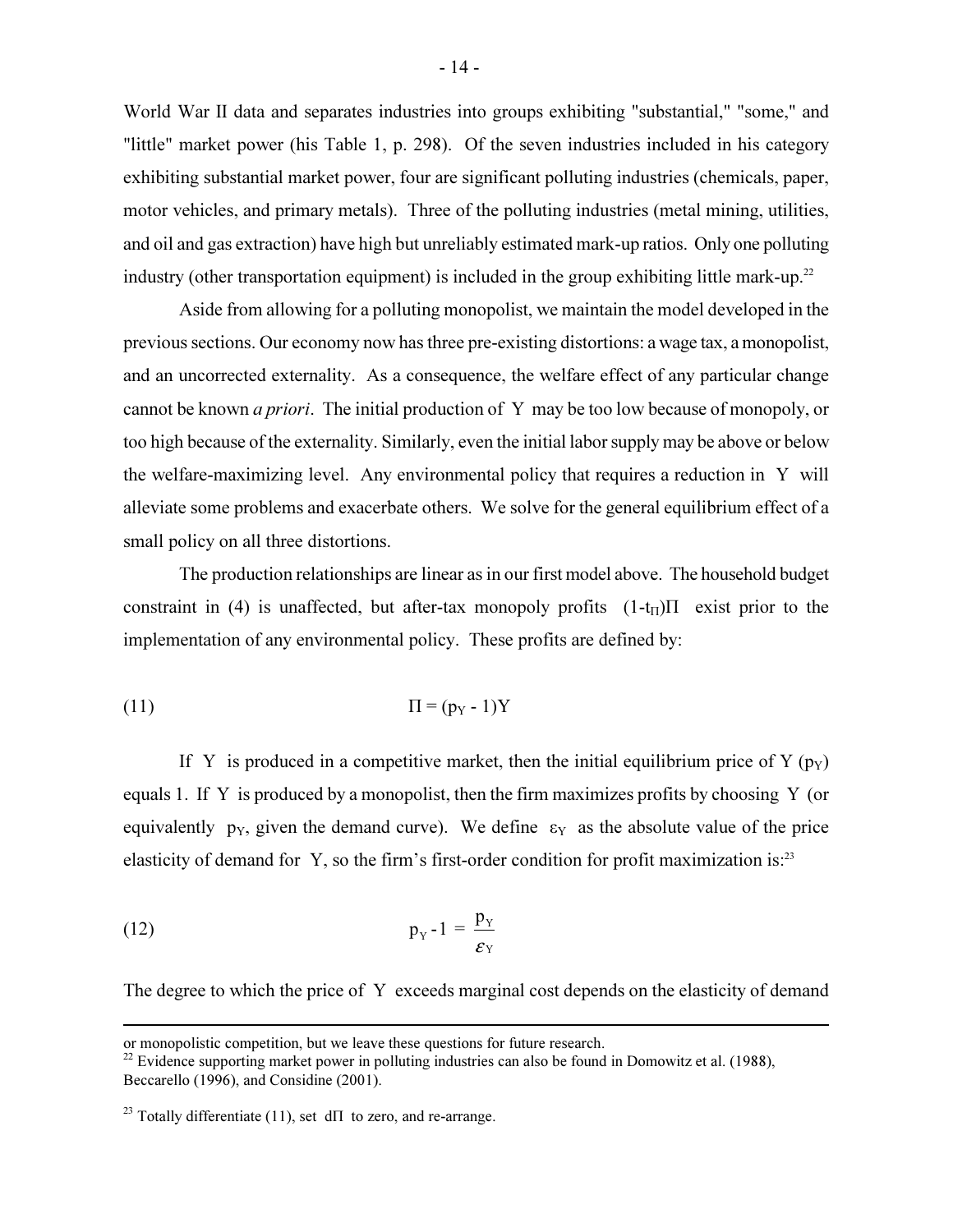for Y. The higher is  $\varepsilon_y$ , the less distortion (mark-up) is created by monopolization of Y. Equation (12) can only be satisfied if the monopolist produces in the portion of the demand curve where the elasticity is greater than one. $24$ 

Totally differentiating the definition of profits in (11), and using the first order condition for the monopolist in (12) yields:

(13) 
$$
\hat{\Pi} = \hat{Y} + \varepsilon_{Y} \hat{p}_{Y}.
$$

Also, along a demand curve where income and other prices are constant, the consumer's behavior is defined by:

$$
\hat{\Upsilon} = -\varepsilon_{\Upsilon} \hat{p}_{\Upsilon}.
$$

The firm uses the demand curve in (14) to arrive at its maximizing behavior, so substitution into (13) yields  $\hat{\Pi} = 0$ . That is, the firm cannot increase profits by movement in either direction along the demand curve. We use (13) to calculate a change in profits that is *not* zero, however, for an environmental regulation that shifts the demand curve by changing income and other prices. Also, occasionally, it will be useful to write profits as:

(15) 
$$
\Pi = (p_{Y} - 1)Y = \frac{p_{Y}Y}{\varepsilon_{Y}}
$$

where the first equality reflects the definition of profits in (11) and the second equality reflects the firm's behavior in (12). The far-right expression for profits is written in terms of  $\varepsilon_{Y}$ , the demand elasticity for Y. Next, we express  $\varepsilon_Y$  in terms of  $\sigma_O$ .

Differentiating the household budget constraint (holding income constant) yields:

(16) 
$$
\hat{X} = -\frac{\phi}{1-\phi}(\hat{Y} + \hat{p}_Y).
$$

<sup>&</sup>lt;sup>24</sup> We set parameters below such that the initial  $p_Y$  is 1.2, so profits are 20% of the cost of producing Y. This is consistent with the estimates of market power reported in Office of Policy (2000). Equation (12) then implies that  $\varepsilon_Y$ is six. We also derive the corresponding value of  $\sigma_0$ , which also must exceed one.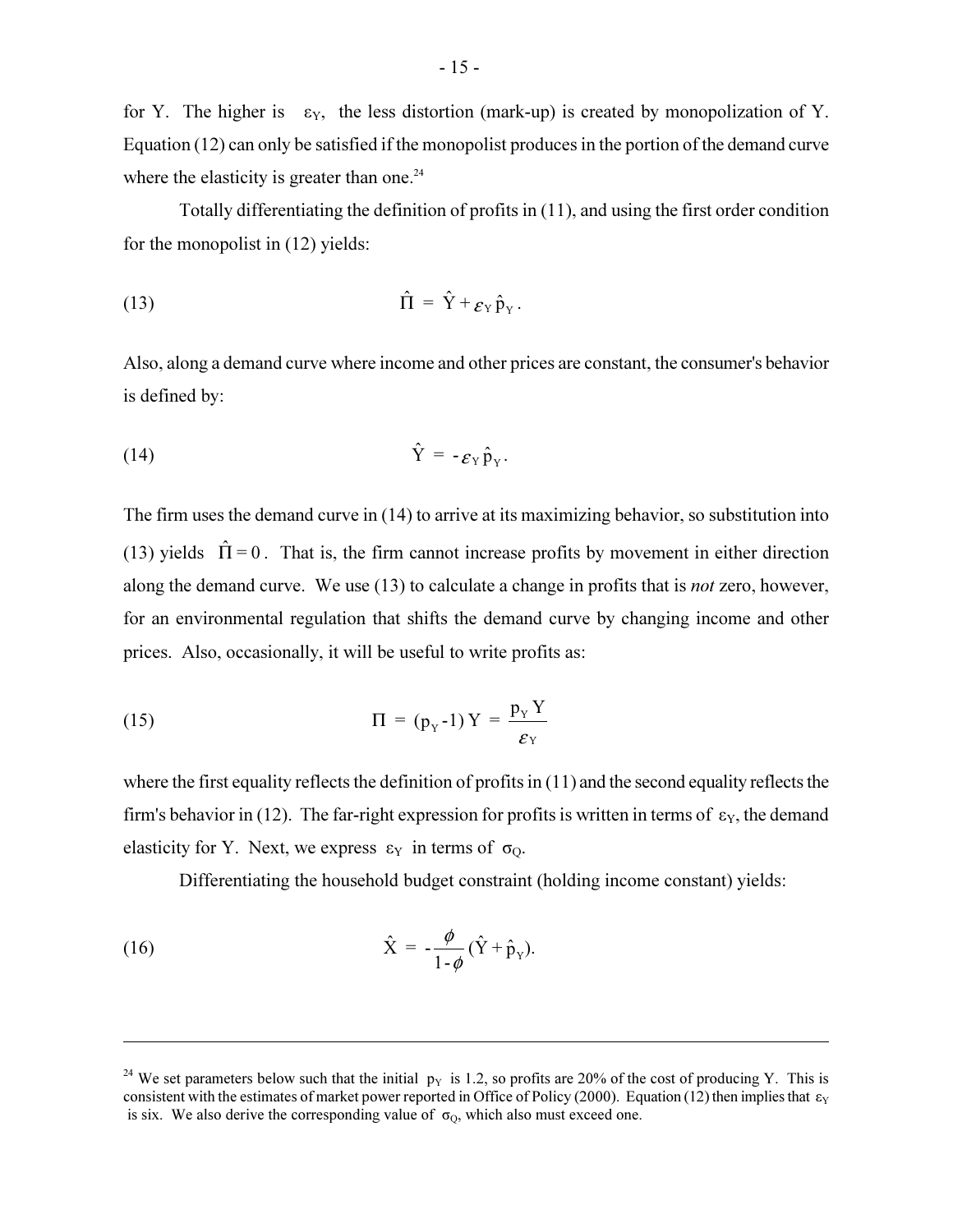Then, combining equations (14), (16), and the definition of the elasticity of substitution in consumption, we have:

$$
\epsilon_{\rm Y} = \phi + (1-\phi)\sigma_{\rm Q}.
$$

Since  $\varepsilon_Y$  must exceed 1, the monopoly solution also requires that  $\sigma_Q$  exceed 1.

To obtain an expression for the welfare impact of regulation in the presence of monopoly, we follow steps similar to those in the derivation of dU/λL above. We totally differentiate utility and use first-order conditions from the consumer's maximization problem, but we also use the definition of profits. These steps yield:

(18) 
$$
\frac{dU}{\lambda L} = t_L \hat{L} - \mu \left(\frac{Y}{L}\right) \hat{Y} + \left(\frac{\Pi}{L}\right) \hat{Y}
$$

 $\overline{a}$ 

As before, the environmental policy lowers welfare to the extent that it reduces labor supply, and raises welfare to the extent that it reduces production of the polluting good. The third term represents the monopoly distortion. Since a monopolist inefficiently restricts production of its good, further restrictions from the environmental policy reduce welfare. The usual partial equilibrium model might compare the last two terms to see if the monopolist raises price toward (or above) the social marginal cost of output. For example, if the initial  $p<sub>Y</sub>$  is 1.2, then profits are 20% of the cost of production of Y. But if  $\mu$ =0.2, then these two effects exactly offset: the monopolist already raises price to 1.2, which exactly reflects the social marginal cost of production (1+ $\mu$ ). However, that partial equilibrium model neglects the effect of  $\hat{Y}$  on  $\hat{L}$  in the first term of (18). We show below that labor supply, and thus welfare, must fall. The implication is that the reverse policy with a forced increase in output would *raise* welfare (despite the negative externality).<sup>25</sup>

These results depend entirely on whether the monopolist has left the price of output below the social marginal cost of production or has already raised it above the social marginal cost of

 $^{25}$ An important issue is how to specify the counterfactual. Under one scenario, we could take Y/L from the previous competitive model, and suppose that Y were to become monopolized. We would then calculate a new lower Y/L for the monopoly case, and a new lower benefit from reduction of pollution  $(\mu Y/L)$ . Under a different scenario, Y/L is an observed value like 0.15, and we ask what would happen if that outcome represents a monopolized sector instead of a competitive sector. We take this latter course, since it maintains the size of the polluting sector (and thus  $\mu$ Y/L) across the two models.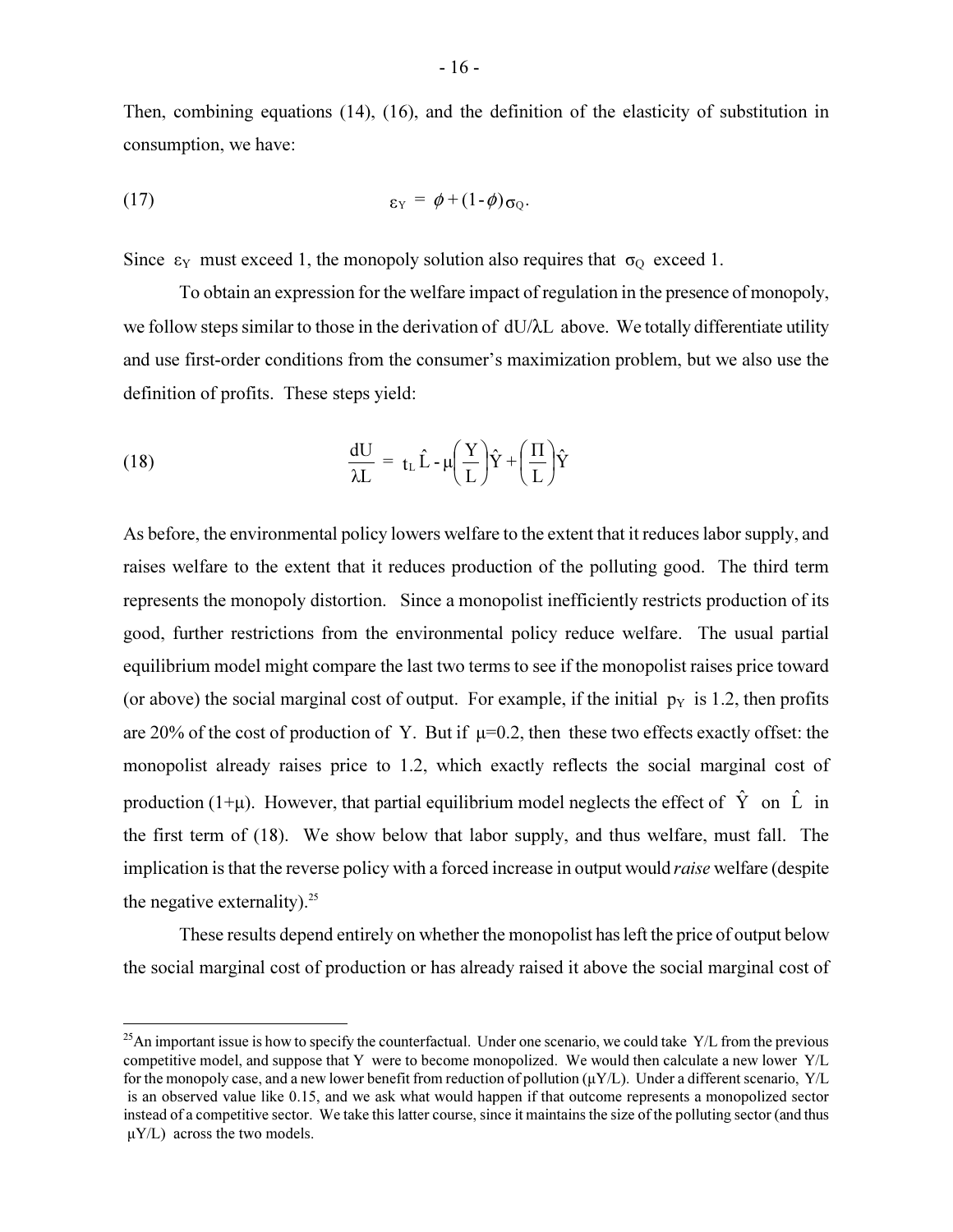production. Therefore, in numerical results below, we use  $p_y = 1.2$ , and set  $\mu$  to 0.1 or 0.3.

To find the general equilibrium effect on labor supply, we again start with the government's balanced-budget adjustment to the tax rate on labor. Any pre-existing tax rate on profits is not adjusted. The government budget constraint in equation (7) is unchanged, but now profits exist prior to the imposition of any new policy. Moreover, the change in profits is driven by equation (16). We differentiate equation (7), use the expression for profits in equation (15) as well as the change in profits in equation (13) to obtain:

(19) 
$$
\hat{\mathbf{t}}_{\mathrm{L}} = -\left(\frac{\mathbf{t}_{\mathrm{L}}}{1-\mathbf{t}_{\mathrm{L}}}\right)\hat{\mathbf{L}} - \left(\frac{\phi \mathbf{t}_{\mathrm{II}}}{\varepsilon_{\mathrm{Y}} S_{\mathrm{L}}}\right)(\hat{\mathbf{Y}} + \varepsilon_{\mathrm{Y}} \hat{\mathbf{p}}_{\mathrm{Y}}).
$$

where  $S_L$  is the share of after-tax labor income in total after-tax household income.

Next, labor supply is a function of the real net wage and real nonlabor income. Thus environmental regulations affect labor supply both through the effect of  $\hat{t}_L$  on  $\hat{w}$  and the effect of  $\hat{Y}$  on  $\hat{\Pi}$ . We differentiate the labor supply function and use equation (13) to get:

(20) 
$$
\hat{L} = \varepsilon \hat{w} + \eta S_{\Pi} \Big[ \hat{Y} + (1 - \phi) \sigma_{Q} \hat{p}_{Y} \Big]
$$

where  $S_{II}$  is the share of after-tax profits in after-tax income. The expression in brackets is the proportional change in real profits. Labor supply is affected by changes in the real after-tax wage through ε (including both substitution and income effects) as well as changes in real profits through η (effect of nonlabor income).

Finally, we need an expression for the change in the price of Y attributable to the environmental policy. We can use the equilibrium relationship between Y and  $p<sub>Y</sub>$  to obtain this expression. Totally differentiate the household budget constraint:

(21) 
$$
\hat{X} = -\frac{p_{Y} Y}{X} (\hat{Y} + \hat{p}_{Y}) + \frac{(1 - t_{L}) L}{X} (\hat{L} - \hat{t}_{L}) + (1 - t_{\Pi}) \frac{\Pi}{X} \hat{\Pi}.
$$

Substitute this equation into the definition of the elasticity of substitution in consumption  $(\sigma_0)$ , and use equations  $(13)$ ,  $(17)$ , and  $(19)$  to get: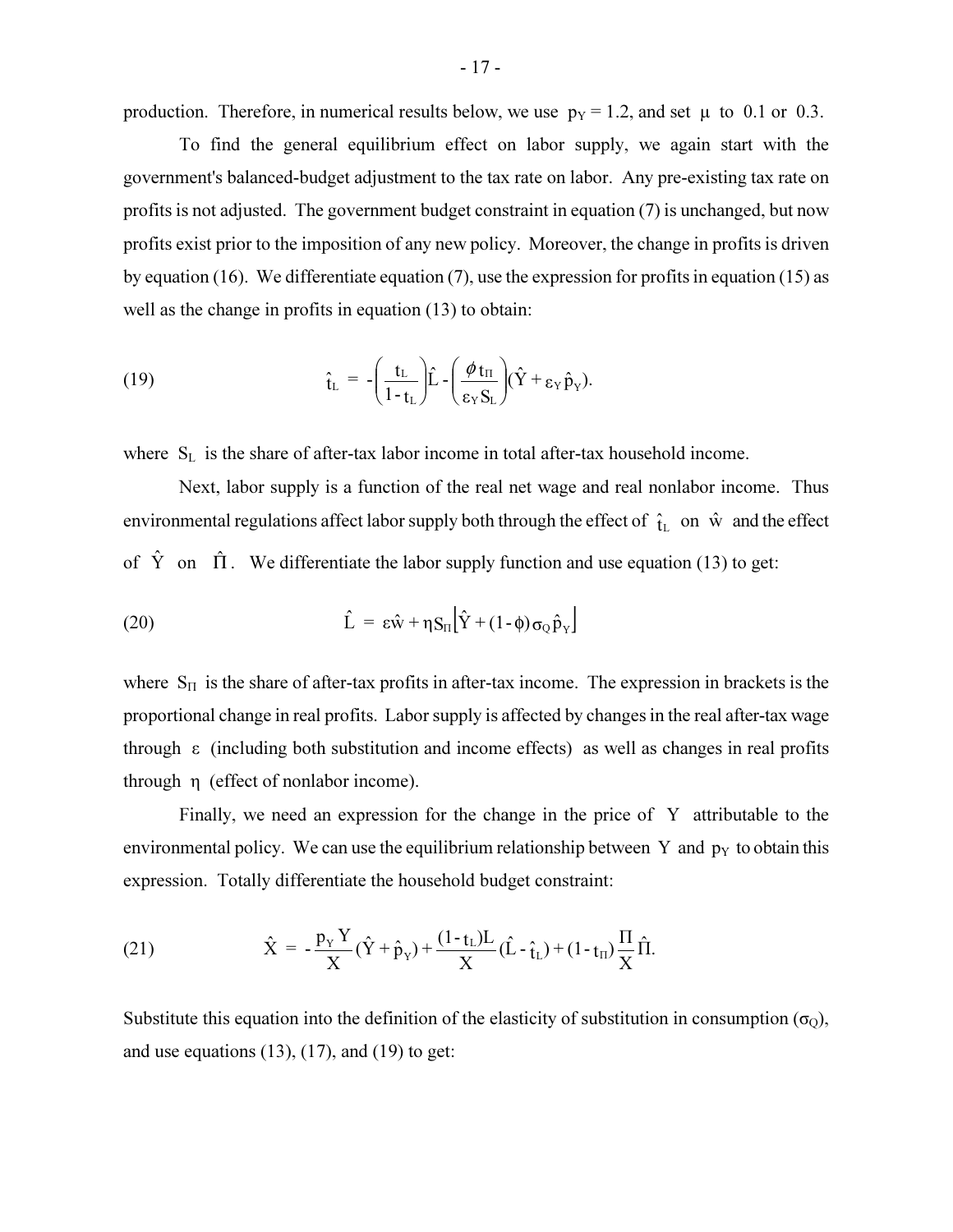(22) 
$$
\hat{p}_{Y} = -\frac{\hat{Y}}{\epsilon_{Y}} + \frac{S_{L}}{(1 - t_{L})(\epsilon_{Y}S_{L} - \phi t_{\Pi})}\hat{L}
$$

At this point, if we take  $\hat{Y}$  as an exogenous policy parameter, we have four equations that are linear in four unknowns. By successive substitution, or Cramer's Rule, the four equations (8), (19), (20), and (22) can be solved for  $\hat{p}_y$ ,  $\hat{t}_L$ ,  $\hat{w}$ , and  $\hat{L}$ . The long expression for  $\hat{L}$  is not worth repeating here, but we use it to measure the welfare impact of a required reduction in Y. Thus welfare in (18) can be re-expressed as  $-\psi \hat{Y}$ .

For parameter values, we cannot use all the same selections as before. In the competitive model, where  $p_Y = 1$ , we set  $(Y/L)=0.15$  and  $t_L=0.40$ , so government provision must be 40% of output and X must be the remaining 45% of output. These ratios generate  $\phi$ =0.250 for the expenditure on Y as a share of the consumer's budget. In the monopoly model, we first assume that the monopolist has set  $p_Y = 1.2$ , so that profits are 20% of the output of Y. Second, we choose to match the share of Y in total output  $(Y/L)$  across models, to keep the pollution impacts comparable. But then the higher price on Y in the monopoly model means that consumers must be spending more of their income on Y. We derive  $\phi$  as the spending  $p_yY = (1.2)(.15)$  as a fraction of total consumer spending  $\{(1,2)(.15)+.45\}$ , so  $\phi$  must be 0.286 in the monopoly model. Third, we can no longer assume a unit elasticity of substitution between X and Y. Since  $p_Y=1.2$ , equation (12) says that  $\varepsilon_Y$  must be 6, and equation (17) says that  $\sigma_Q$  must be 8. These values may seem high, but our model only has two commodities. The reality that constrains the price charged by a monopolist from being even higher is that some other good can serve as a reasonably close substitute. Then, to be able to compare results, we use this value ( $\sigma_0=8$ ) in both the competitive model and in the monopoly model.<sup>26</sup>

Finally, in cases where the pre-existing  $t_{\Pi}$  is positive, then the initial monopoly profits must be generating some tax revenue. In those cases, we keep government spending at 40% of national output by reducing the *initial* tax on labor supply according to: $27$ 

$$
t_{L} = \frac{G}{NL} - t_{\Pi} \frac{\Pi}{L}
$$

<sup>&</sup>lt;sup>26</sup> When  $\sigma_Q$  is fixed across the two models, but  $\phi$  is not, equation (17) says that  $\varepsilon_Y$  must be 6.25 in the competitive model and 6 in the monopoly model.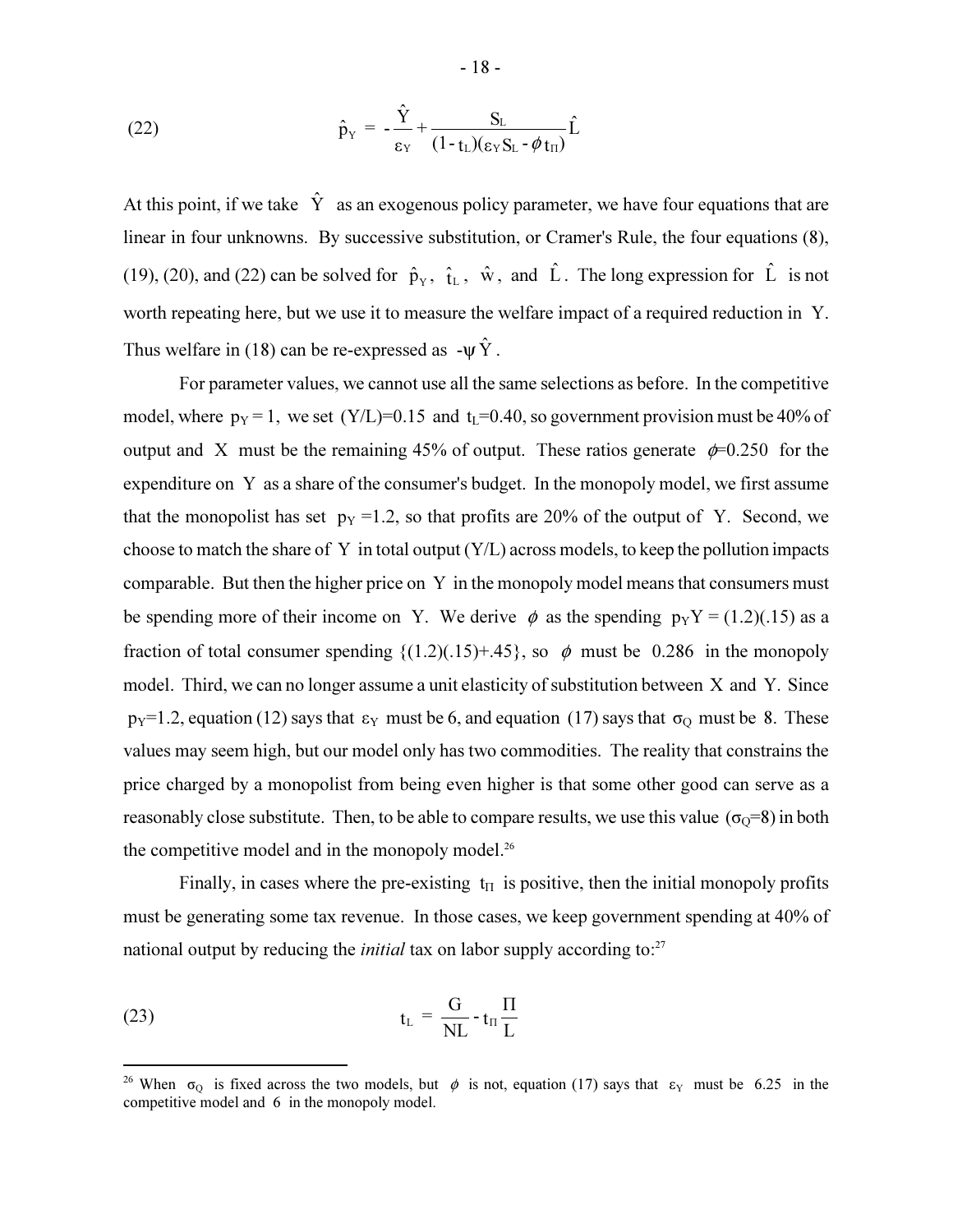Table 2 presents results for these parameters when Y is provided by a monopolist and for purposes of comparison, also in a perfectly competitive market. All rows assume that the labor supply elasticity  $\varepsilon$  is 0.3, and the first two rows vary the externality ( $\mu$ =0.1 and 0.3). We first analyze results for the perfectly competitive model. Note that the results for this competitive model differ from those in Table 1, primarily by assuming a greater degree of substitutability between X and Y in consumption. And because consumers have this greater ability to substitute in consumption, the forced reduction in Y has less impact on raising the price of Y. The consequence is a smaller decrease in the real net wage and a smaller loss from increasing the labor market distortion. To see the impact of increasing  $\sigma_0$  from 1 to 8, compare the first row of Table 2 to the second row of Table 1 (with the same  $\varepsilon$ =0.3 and  $\mu$ =0.1). The labor market loss is cut by more than 80%, from 0.062 to 0.010. Since this loss is so much smaller, and the environmental gain is still 0.015, this change in  $\sigma_{\text{Q}}$  has converted the overall effect on welfare from negative in Table 1 to positive in Table 2. The next row in Table 2 shows that increasing the MED from 0.1 to 0.3 also increases this net gain.

The remaining rows of Table 2 keep  $\mu$ =0.3 and show the effect of alternative values for the initial tax on profits. As in Table 1, a higher tax on profits reduces the handout of scarcity rent, which blunts the fall in labor supply attributable to that income effect. With 100% profits tax, in the last row, all incremental labor market distortions are eliminated. Then the net welfare effect is simply the gain from correcting the externality.

The right half of Table 2 presents results from the monopoly model. First, note that the initial tax rate on wage income is no longer fixed at 40%. With pre-existing profits, a higher initial profits tax implies that a lower initial labor tax is required to raise 40% of national income. The first two rows present results for the case where profits are untaxed (and the labor tax is 40%). The reduction in labor supply in the monopoly model is 70% of the reduction in the perfect competition model (as evidenced by the loss from the labor market distortion in columns 3 and 8). Households do not reduce labor supply as much in the monopoly model because the environmental policy reduces monopoly profits, and leisure is a normal good. When  $\mu$  is only 0.1, however, the net welfare effect of the regulation turns from positive in the competitive model to negative in the monopoly model. The reason is that this monopolist has already raised price

 $27$  We use the same tax rate for monopoly profits and scarcity rents, but it would simple to allow these rates to differ.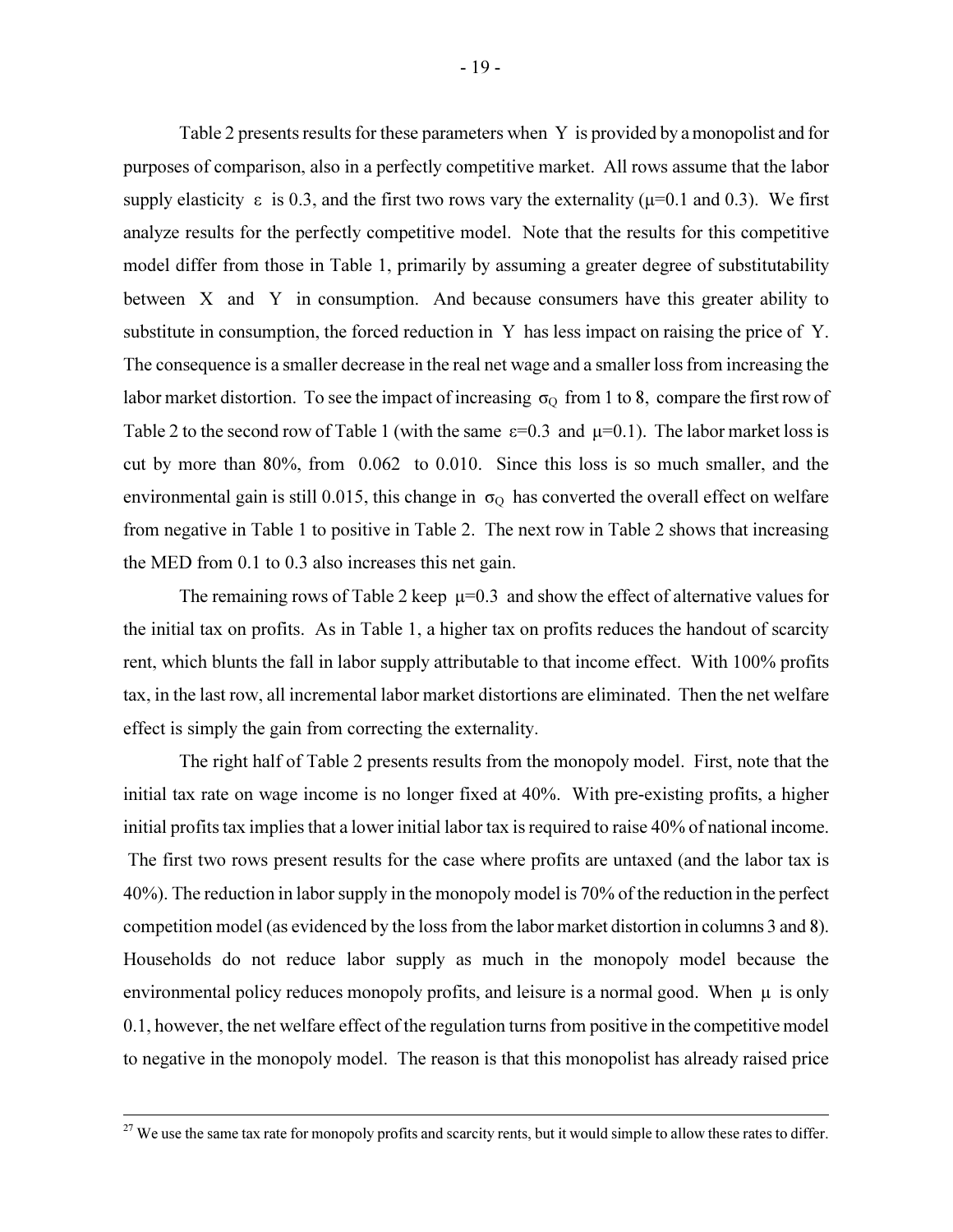$(p_Y = 1.2)$  above social marginal cost  $(1+\mu)$ . The loss from exacerbating the monopoly distortion combined with the loss from exacerbating the labor distortion then exceeds the environmental gain. The aggravating impact of monopoly power is also reflected in the higher breakeven value for marginal environmental damages  $(\mu^*)$  under monopoly.

When  $\mu = 0.3$ , the monopolist with  $p_y = 1.2$  has not restricted output "enough." In this case the loss from the monopoly distortion (0.03) is less than the environmental gain (0.045). Now the net welfare effect depends on the labor distortion. In the monopoly model, however, the loss from the labor distortion is only 0.007. Why? First, the impact on labor is reduced substantially by the use of  $\sigma_0 = 8$ , as mentioned above, in both the competitive model and the monopoly model. When consumers can substitute into other goods, the policy has smaller effect on the price of Y. It therefore has smaller effect on the real net wage and on labor supply. Second, in the monopoly model, the environmental policy reduces pre-existing profits. The loss of income has a positive effect on labor, since leisure is normal, which provides a "partial offset" to the negative effect from the lower real net wage. These factors shrink  $\hat{L}$  to only -0.016, which is multiplied by  $t<sub>L</sub>=0.4$  to get the loss in welfare (0.007).

The last three rows of Table 2 show that changes in  $t_{\text{II}}$  have virtually no effect on the 0.007 loss from the labor distortion (column 7).<sup>28</sup> Why? First, a higher initial profits tax means that the income effect (from the change in monopoly profits) is smaller. Thus the "partial offset" just mentioned is smaller, and labor supply does fall a bit more. The real wage falls by about - 0.058 in all three rows, and profits fall by about -0.038 in all three rows, but the higher tax on profits makes the income effect smaller. With 100% profits tax, and no income effect to offset the wage effect, labor supply falls by the full  $\varepsilon \hat{w}$ , which is  $(0.3)(-0.058) = -0.017$ . Second, even though the higher profits tax enlarges the effect on labor supply (slightly), it reduces the initial required labor tax. The net effect on welfare is the product,  $t_L \hat{L}$ , so these two effects offset each other, and the loss from the labor distortion is essentially unchanged.

The results from this section illustrate two points about environmental policies that restrict output. First, the exacerbation of distortions arising from imperfect competition can be very

 $^{28}$  When the profits tax rate is zero, the 40% labor tax raises enough to provide spending that is 40% of total output (L). The penultimate row finds the single tax rate on both profits and labor (38.8%) that raises the same revenue for the initial equilibrium. The last row considers a 100% profits tax, so the same spending is possible with a labor tax of only 37%. (We assume the firm continues to maximize profits despite a 100% tax rate).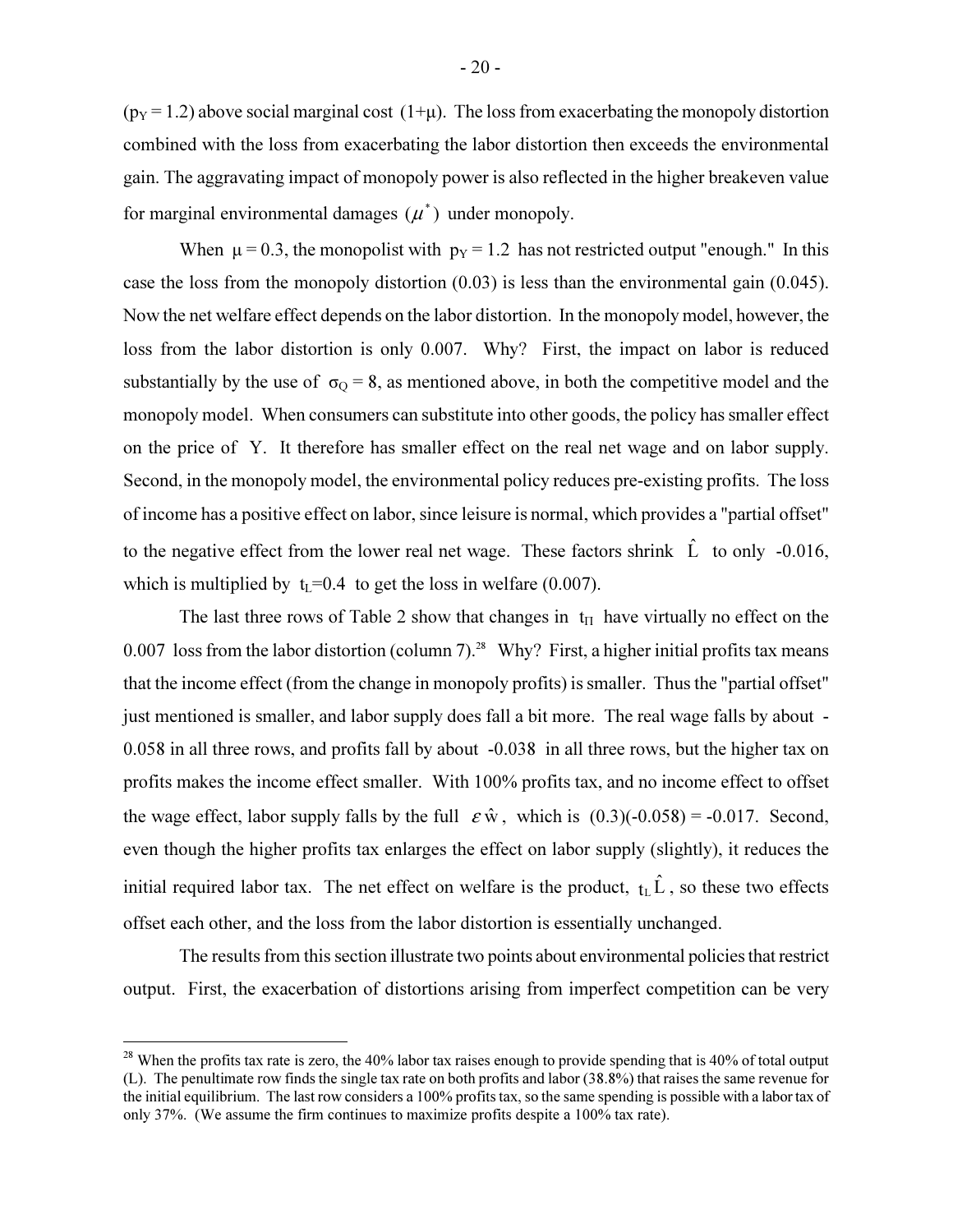important and could potentially more than offset any gains from improving the environment, even ignoring effects on labor supply. This point may be particularly important for energy-producing industries. Second, these monopoly results affect the previous result in the competitive model where we emphasized that government could prevent the fall in the real net wage if it were to capture all of the scarcity rents by 100% profits tax, or by sale of all permits. This result does not hold in a model with pre-existing profits, because the environmental policy reduces those preexisting profits. In the case of complete profits taxation, for a 1% output restriction, profits fall by -.038%. This change requires government to increase the tax on wages to make up lost tax on profits. The result is that a 1% output restriction does reduce the real net wage (by 0.058%).

#### IV. Conclusion

This paper develops and applies a simple analytic general equilibrium model to evaluate the welfare impact of implementing a cap and trade program such as the tradable allowance program in the Clean Air Act Amendments of 1990. Numerical results can be obtained with a relatively small number of parameters. The model is sufficiently flexible to allow for competitive markets in the production of the good associated with pollution as well as a market dominated by a monopolist.

In both the competitive model and the monopoly model, the government's capture of rents created by giving allowances to private firms is important if the policy is to have a positive welfare impact. In all the calculations considered, whether the creation of an allowance program that restricts pollution raises welfare or not depends importantly on the extent of tax on rents (or capture of rents) generated by the allowance give-away.

The capture of rents from the permit program is somewhat less important in the monopoly model, however, because the environmental policy reduces monopoly profits in a way that offsets the generation of scarcity rents from the emission restriction. These two income effects on labor supply offset each other: while the new scarcity-rent income tends to reduce labor supply, the diminished monopoly income tends to increase labor supply. In addition, a price effect reduces the real net wage and thus tends to decrease labor supply.

Thus we find offsetting effects on prior labor tax distortions, and only numerical analysis can allow us to compare the relevant magnitudes. While the net income effect on labor supply is reduced, in the monopoly model, we find that the price effect is enlarged. The introduction of a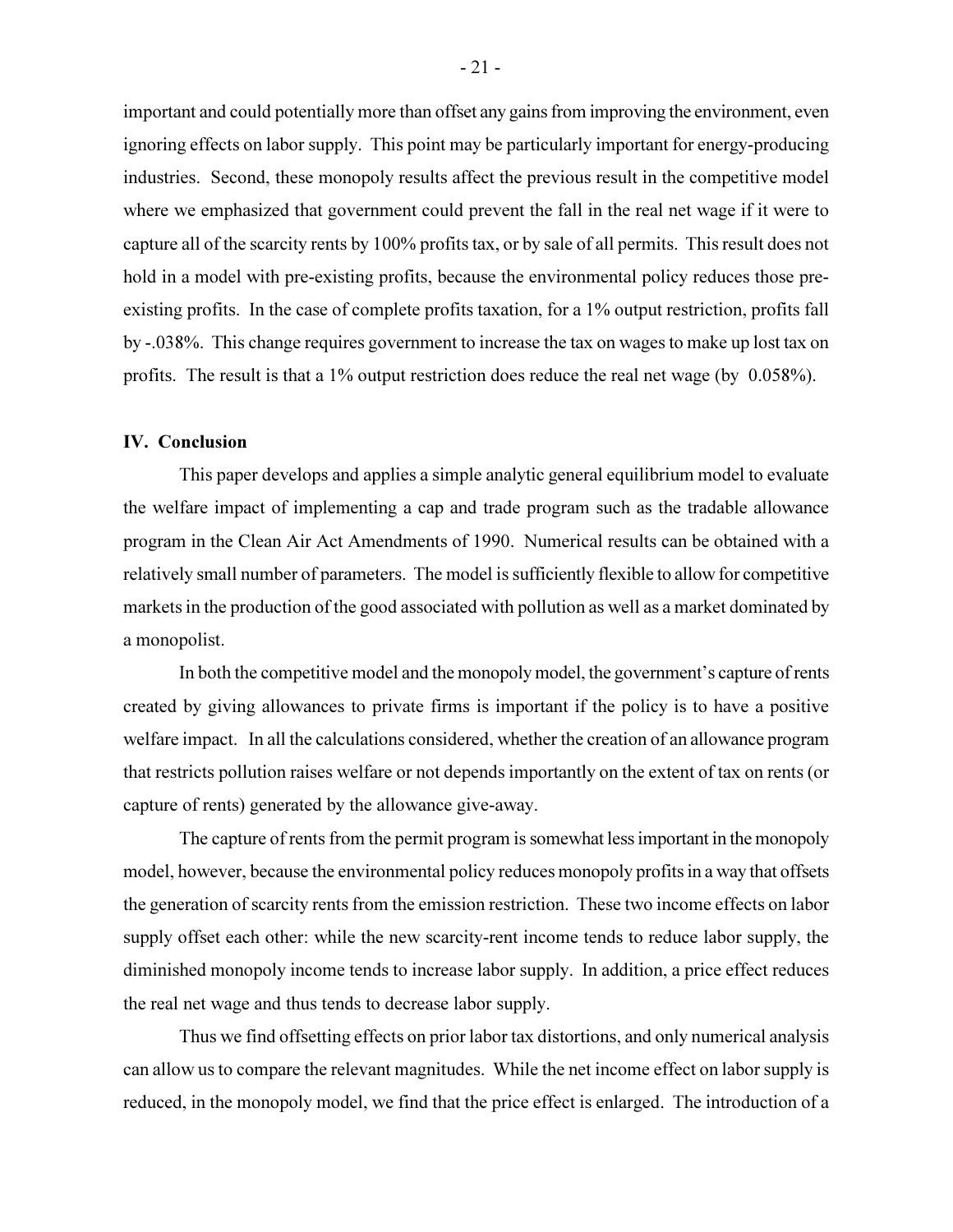cap and trade program in a market characterized by imperfect competition is more likely to reduce welfare, even after taking the environmental benefits into account. The intuition is straightforward: market power raises price and curtails production of a commodity (relative to production in a competitive equilibrium). A cap and trade program further raises price and curtails production; the labor market distortions arising from a decrease in the real net wage are exacerbated, and the environmental benefits of reducing pollution are offset by greater distortions elsewhere.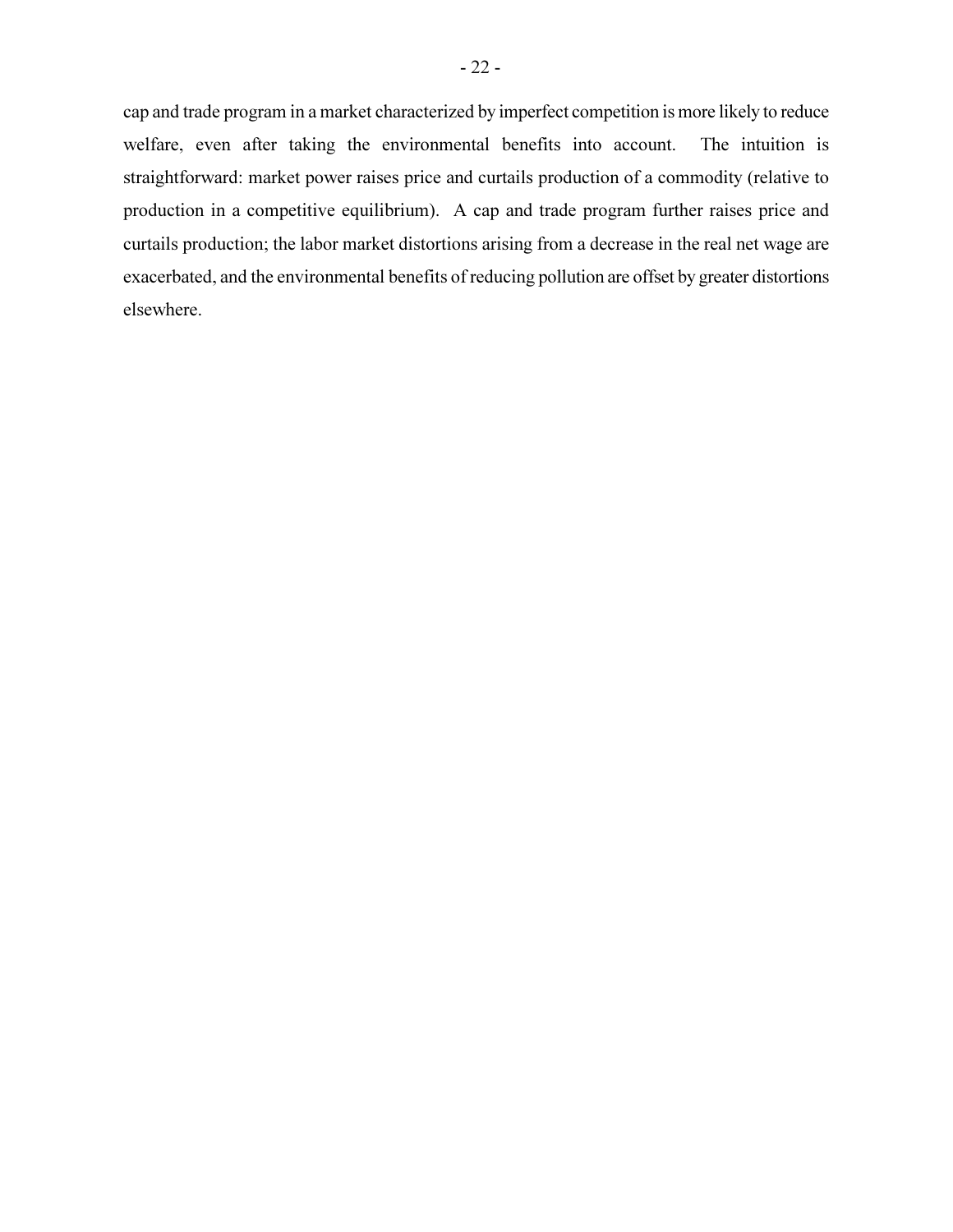Welfare Effects of a Small Cut in Pollution, Welfare Effects of a Small Cut in Pollution, With Perfect Competition With Perfect Competition Table 1

|                  |                             |            |            |                                        |                                             | $t_{\Pi} = 0$     |                         |                                  | $t_{\Pi}=t_{\mathrm{L}}$                  |                  |                                  |
|------------------|-----------------------------|------------|------------|----------------------------------------|---------------------------------------------|-------------------|-------------------------|----------------------------------|-------------------------------------------|------------------|----------------------------------|
|                  | Assumed parameter<br>values |            |            | Externality<br>Correction<br>Gain from | Loss from Net Effect<br>Distortion<br>Labor | Welfare<br>$\sin$ | <b>Breakeven</b><br>MED | <b>Distortion</b><br>Labor       | Loss from Net Effect<br>Welfare<br>$\sin$ | Breakeven<br>MED | Breakeven<br>Tax Rate<br>Profits |
|                  |                             |            |            | $\widehat{\Xi}$                        | $\widehat{C}$                               | ි)                | र्न                     | $\odot$                          | $\circledcirc$                            |                  | $\hat{8}$                        |
|                  | $t_1$ 8                     | $\mu$ Y/L  |            | $\mu(Y/L)$                             | $\Delta(\text{1-t}_{\text{II}})$            |                   |                         | $\Delta(\text{1-t}_{\text{II}})$ |                                           |                  | $\mathsf{L}^*$                   |
| 6.4              | $\overline{0.1}$            |            | $0.1$ 0.15 | 0.015                                  | 0.036                                       | $-0.021$          | 0.240                   | 0.023                            | $-0.008$                                  | 0.153            | 0.62                             |
|                  | $0.4$ 0.3                   |            | $0.1$ 0.15 | 0.015                                  | 0.062                                       | $-0.047$          | 0.413                   | 0.041                            | $-0.026$                                  | 0.273            | 0.81                             |
| 0.4              | 0.1                         | 0.3        | 0.15       | 0.045                                  | 0.036                                       | 0.009             | 0.240                   | 0.023                            | 0.022                                     | 0.153            | ı                                |
| 0.4              | $0.\overline{3}$            | 0.3        | 0.15       | 0.045                                  | 0.062                                       | $-0.017$          | 0.413                   | 0.041                            | 0.004                                     | 0.273            | 0.33                             |
| $0.\overline{3}$ | $0.\overline{3}$            | 0.3        | 0.18       | 0.053                                  | 0.045                                       | 0.007             | 0.250                   | 0.034                            | 0.019                                     | 0.189            | ı                                |
| 0.5              | 0.3                         | $0.3$ 0.13 |            | 0.038                                  | 0.081                                       | $-0.043$          | 0.623                   | 0.048                            | $-0.011$                                  | 0.369            | 0.63                             |

which the net welfare change is negative. A dash indicates that the net welfare gain is positive for all non-negative tax rates on rents. See which the net welfare change is negative. A dash indicates that the net welfare gain is positive for all non-negative tax rates on rents. See external damage  $(\mu)$ , and the production of the dirty good as a fraction of total output  $(Y/L)$ . Other parameter values are as follows: the  $_{Q}$ ) equals 1.0, the income elasticity of labor supply (η) equals -0.2, and the expenditure share external damage  $(\mu)$ , and the production of the dirty good as a fraction of total output (Y/L). Other parameter values are as follows: the elasticity of substitution in consumption ( $\sigma_Q$ ) equals 1.0, the income elasticity of labor supply (n) equals -0.2, and the expenditure share of the dirty good in consumption (φ) equals 0.25. Columns (4) and (7) report the threshold value of marginal external damage (MED) The four parameters in the first part of the table are: tax rate on labor income  $(t_L)$ , uncompensated labor supply elasticity  $(\varepsilon)$ , marginal above which the welfare impact of the reduction in pollution is positive. The last column indicates the critical tax rate on rents below The four parameters in the first part of the table are: tax rate on labor income  $(t_L)$ , uncompensated labor supply elasticity  $(\varepsilon)$ , marginal above which the welfare impact of the reduction in pollution is positive. The last column indicates the critical tax rate on rents below of the dirty good in consumption ( $\phi$ ) equals 0.25. Columns (4) and (7) report the threshold value of marginal external damage (MED) elasticity of substitution in consumption (σ text for details. text for details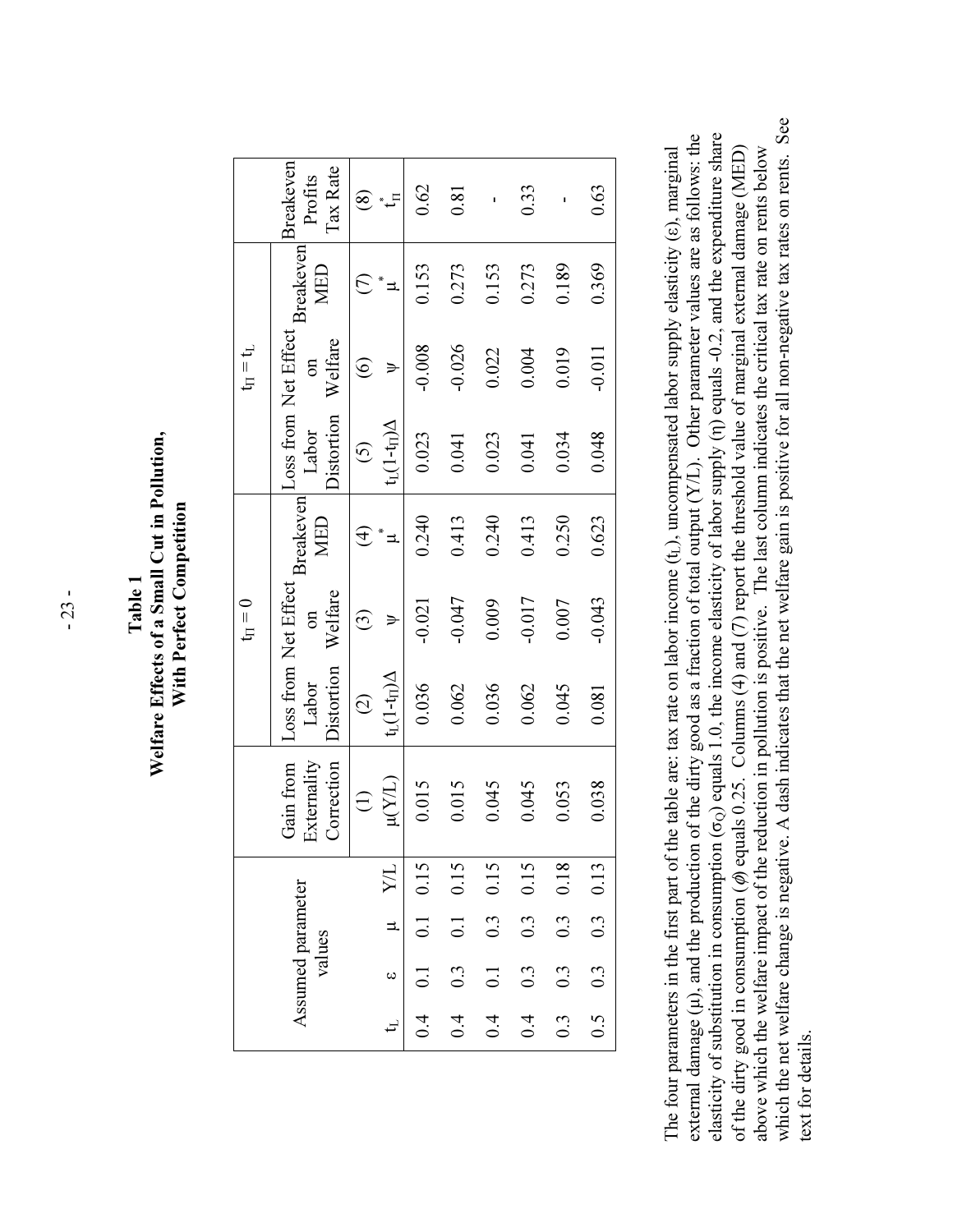With Monopoly Production of the Polluting Good With Monopoly Production of the Polluting Good Welfare Effects of a Small Cut in Pollution, Welfare Effects of a Small Cut in Pollution, Table 2

|                     | MED                                                                                                                                 | $\left($ 10)                  | 0.247          | 0.247 | 0.247      | 0.240            |
|---------------------|-------------------------------------------------------------------------------------------------------------------------------------|-------------------------------|----------------|-------|------------|------------------|
|                     | Loss from Loss from Net Effect Breakeven<br>Tax rate Monopoly Labor 200 West Preakeven<br>on Labor Distortion Distortion on Welfare |                               | $-0.022$       | 0.008 | 0.008      | 0.009            |
| Monopoly            |                                                                                                                                     |                               | 0.007          | 0.007 | 0.007      | 0.006            |
|                     |                                                                                                                                     |                               | 0.03           | 0.03  | 0.03       | 0.03             |
|                     |                                                                                                                                     | $\widehat{\circ}$             | 0.4            | 0.4   | 0.388      | 0.37             |
|                     |                                                                                                                                     |                               | 0.067          | 0.067 | 0.040      | 0.000            |
| Perfect Competition | Loss from Net Effect Breakeven<br>on Welfare MED                                                                                    | $\widehat{\mathfrak{t}}$      | 0.005          | 0.035 | 0.039      | 0.045            |
|                     | Distortion<br>Labor                                                                                                                 | ΤP<br>$\widetilde{\omega}$    | 0.01           | 0.01  | 0.006      |                  |
|                     |                                                                                                                                     | $\widehat{\infty}$            | 0.4            | 0.4   | 0.4        | 0.4              |
|                     | Parameter Externality Tax rate<br>Values Correction on Labor<br>Assumed Gain from                                                   | $\mu(Y/L)$<br>$\widehat{\Xi}$ | 0.015          | 0.045 | 0.045      | 0.045            |
|                     |                                                                                                                                     | $\Rightarrow$                 | $\overline{0}$ | 0.3   | $\ddot{0}$ | $0.\overline{3}$ |
|                     |                                                                                                                                     |                               |                |       |            |                  |
|                     |                                                                                                                                     |                               |                |       |            |                  |

Government spending is 40% of total output, the uncompensated labor supply elasticity ε is 0.3, the labor supply income elasticity η is -0.2, Q is 8. The pollution generating good comprises 15% of total output. Prior to the mandated φ is 1/4 in the competitive model and Y equals 6.25 in the competitive model and 6 in the monopoly model. Columns (5) and (10) report the Government spending is 40% of total output, the uncompensated labor supply elasticity  $\varepsilon$  is 0.3, the labor supply income elasticity  $\eta$  is -0.2, and the elasticity of substitution in consumption  $\sigma_Q$  is 8. The pollution generating good comprises 15% of total output. Prior to the mandated restriction, the price of Y is 1 in the competitive model, and 1.2 in the monopoly model. The share  $\phi$  is 1/4 in the competitive model and .286 in the monopoly model.  $\varepsilon_Y$  equals 6.25 in the competitive model and 6 in the monopoly model. Columns (5) and (10) report the threshold value of marginal external damages (MED) above which the welfare impact of the reduction in pollution is positive. threshold value of marginal external damages (MED) above which the welfare impact of the reduction in pollution is positive. restriction, the price of Y is 1 in the competitive model, and 1.2 in the monopoly model. The share and the elasticity of substitution in consumption σ .286 in the monopoly model. ε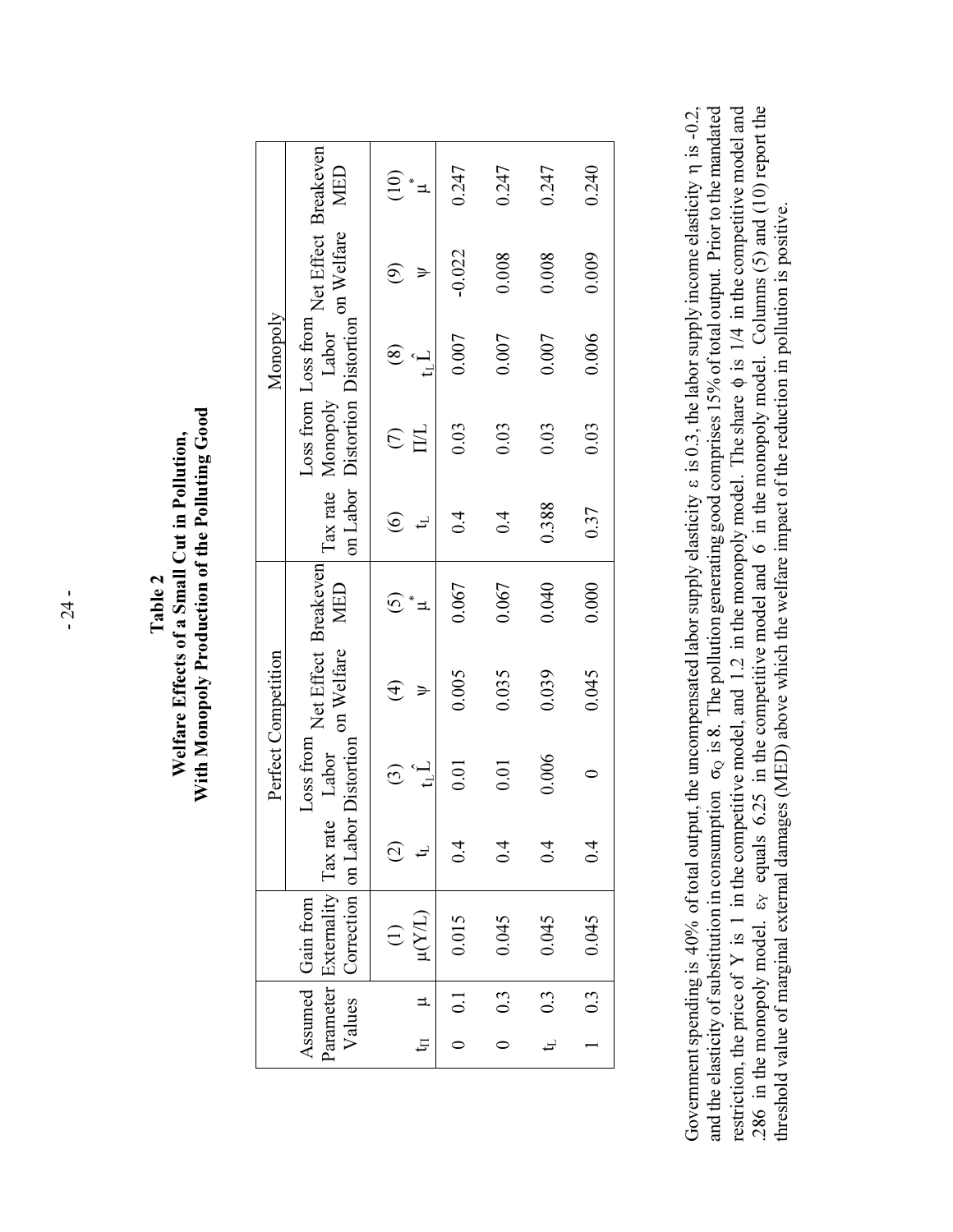## **References**

Asch, P., and J.J. Seneca, 1976, Monopoly and External Costs: An Application of Second-Best Theory to the Automobile Industry, Journal of Environmental Economics and Management 3: 69- 79.

Barnett, A.H., 1980, The Pigouvian Tax Rule under Monopoly, American Economic Review 70: 1037-1041.

Beccarello, M., 1996, Time Series Analysis of Market Power: Evidence from G-7 Manufacturing, International Journal of Industrial Organization 15: 123-136.

Bovenberg, A.L., and R. de Mooij, 1994, Environmental Levies and Distortionary Taxation, American Economic Review 94: 1085-1089.

Bovenberg, A.L., and L. Goulder, 2001, Neutralizing the Adverse Industry Impacts of Co2 Abatement Policies: What Does It Cost?, in: C. Carraro, and G.E. Metcalf, eds., Distributional and Behavioral Effects of Environmental Policy (University of Chicago Press, Chicago) 45-85.

Bovenberg, A.L., and L.H. Goulder, 1996, Optimal Environmental Taxation in the Presence of Other Taxes: General Equilibrium Analyses, American Economic Review 86: 985-1000.

Browning, E.K., 1987, On the Marginal Welfare Cost of Taxation, American Economic Review 77: 11-23.

Browning, E.K., 1994, The Non-Tax Wedge, Journal of Public Economics 53: 419-433.

Browning, E.K., 1997, A Neglected Welfare Cost of Monopoly--and Most Other Product Market Distortions, Journal of Public Economics 66: 127-144.

Buchanan, J.M., 1969, External Diseconomies, Corrective Taxes, and Market Structure, American Economic Review 59: 174-177.

Carraro, C., Y. Katsoulacos, and A. Xepapadeas, eds., 1996 (Kluwer Academic Publishers, Dordrecht).

Considine, T.J., 2001, Markup Pricing in Petroleum Refining: A Multiproduct Framework, International Journal of Industrial Organization 19: 1499-1526.

Domowitz, I., R.G. Hubbard, and B.C. Peterson, 1988, Market Structure and Cyclical Fluctuations in U.S. Manufacturing, Review of Economics and Statistics 70: 55-66.

Energy Information Administration, 2001, Emissions of Greenhouse Gases in the United States 2000, Washington, DC: U.S. Department of Energy.

Feldstein, M., 1995, The Effect of Marginal Tax Rates on Taxable Income: A Panel Study of the 1986 Tax Reform Act, Journal of Political Economy 103: 551-572.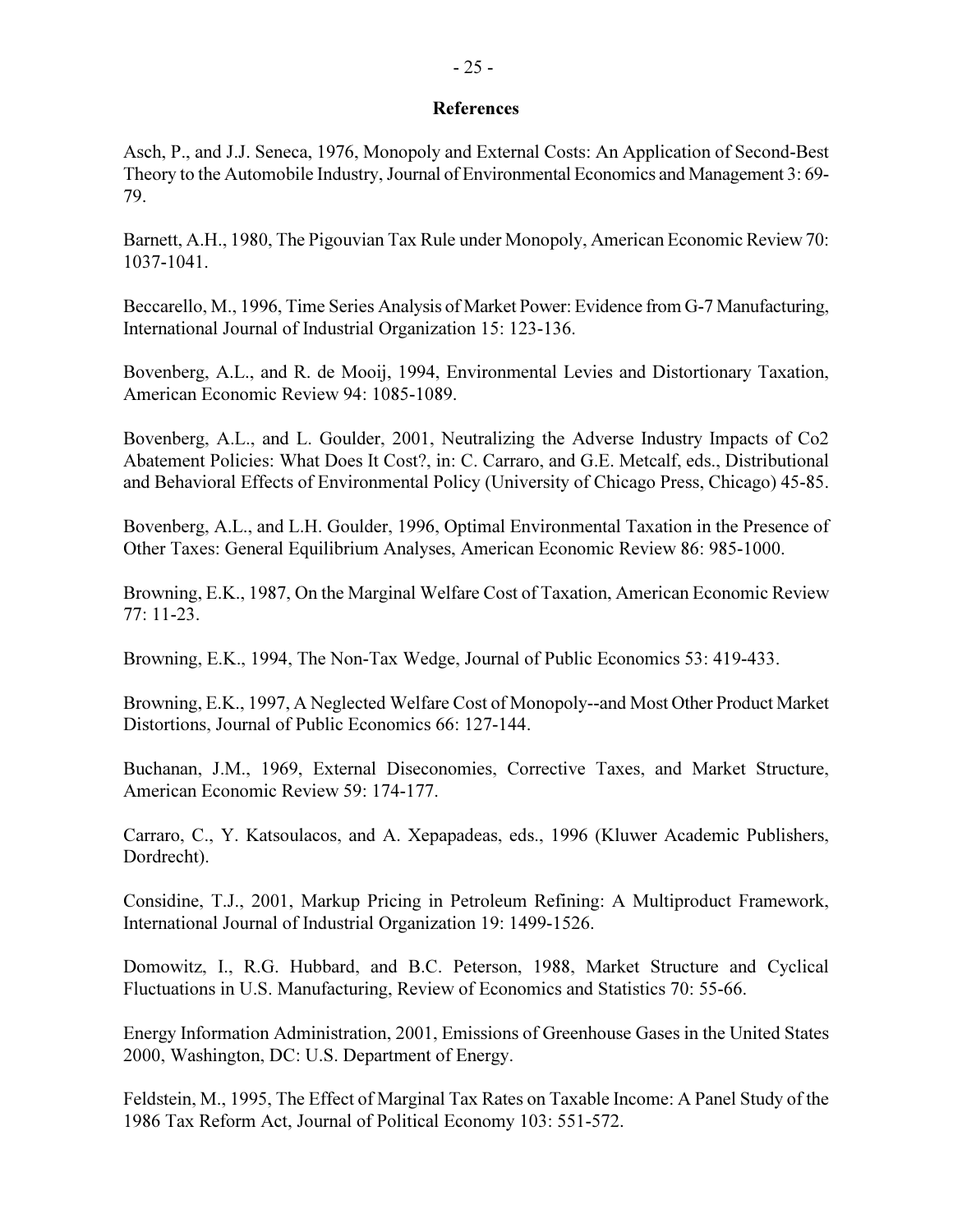Fialka, J.J., 2000, Energy Secretary Says He Has Evidence Some Utilities Use Monopoly Power, New York Times, A4.

Freeman, A.M., 1982, Air and Water Pollution Control: A Benefit-Cost Assessment (John Wiley and Sons, New York).

Freeman, A.M., 2002, Environmental Policy since Earth Day I: What Have We Gained?, Journal of Economic Perspectives 16: 125-146.

Fuchs, V.R., A.B. Krueger, and J.M. Poterba, 1998, Economists' Views About Parameters, Values, and Policies: Survey Results in Labor and Public Economics, Journal of Economic Literature 36: 1387-1425.

Fullerton, D., and G.E. Metcalf, 1997, Environmental Controls, Scarcity Rents, and Pre-Existing Distortions, Cambridge, MA: NBER.

Fullerton, D., and G.E. Metcalf, 2001, Environmental Controls, Scarcity Rents, and Pre-Existing Distortions, Journal of Public Economics 80: 249-267.

Goulder, L.H., I. Parry, and D. Burtraw, 1997, Revenue-Raising Vs. Other Approaches to Environmental Protection: The Critical Significance of Pre-Existing Tax Distortions, RAND Journal of Economics 28: 708-731.

Hall, R.E., 1986, Market Structure and Macroeconomic Fluctuations, Brookings Papers on Economic Activity: 285-322.

Katsoulacos, Y., and A. Xepapadeas, 1995, Environmental Policy under Oligopoly with Endogenous Market Structure, Scandinavian Journal of Economics 97: 411-420.

Misiolek, W.S., 1980, Effluent Taxation in Monopoly Markets, Journal of Environmental Economics and Management 7: 103-107.

Nordhaus, W.D., 1991, To Slow or Not to Slow: The Economics of the Greenhouse Effect, The Economic Journal 101: 920-937.

Oates, W.E., and D.L. Strassmann, 1984, Effluent Fees and Market Structure, Journal of Public Economics 24: 29-46.

Office of Policy, 2000, Horizontal Market Power in Restructured Electricity Markets, Washington, DC: Office of Economic, Electricity and Natural Gas Analysis, U.S. Department of Energy.

Parry, I.W.H., 1995, Pollution Taxes and Revenue Recycling, Journal of Environmental Economics and Management 29: S64-S77.

Parry, I.W.H., 1997, Environmental Taxes and Quotas in the Presence of Distorting Taxes in